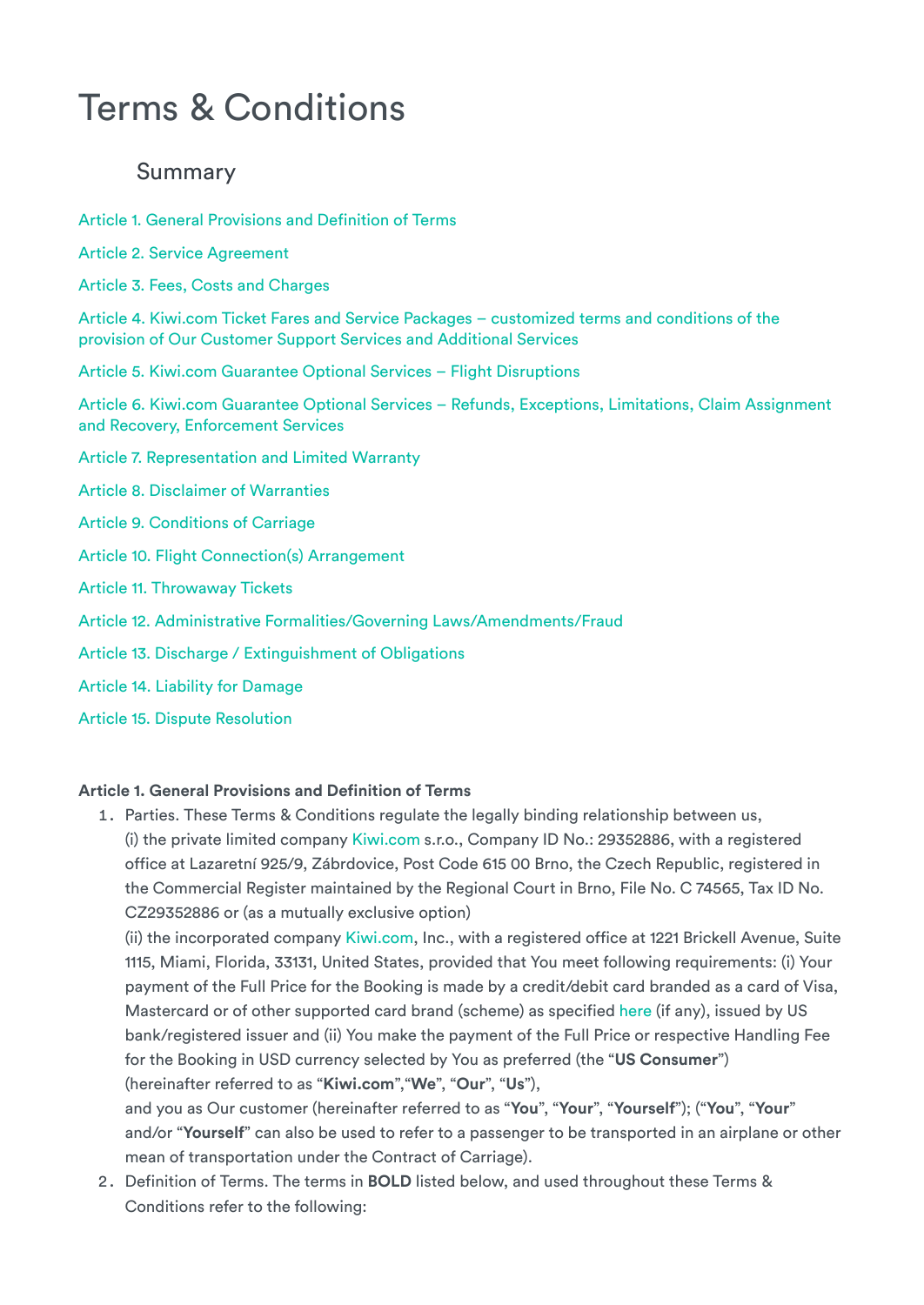- 1. **Booking**: means the purchasing process of selected Flight(s) and the actual outcome of this process, which includes the following (i) Your selection of the Flight(s) listed on Our Website (ii) Your selection of one of Our [Kiwi.com](https://www.kiwi.com/en/) Ticket Fares for the chosen Flight(s) offered on Our Website (iii) eventual selection of offered transport-related services and other Our offers related to Your Booking including Service Packages, (iv) completing the information required in the online form on Our Website, (v) Your acceptance of the Terms & Conditions stated hereunder and Our immediate performance of Services (vi) sending Us the completed online form (vii) and making the payment of the Full Price through the appropriate payment method. The Booking process may be alternatively realized using the means of telephone communication in accordance with Art. 2.9 hereof. By making the Booking, You accept the offer of Our Services. The Booking is completed by Our confirming Our acceptance of Your payment made in accordance with these Art. 1.2.1 (vii) and 3.1 hereof.
- 2. **Contract of Carriage**: means the agreement of carriage and related services concluded between You and the Selected Carrier(s) based on the provisions of Our brokerage services provided upon the Service Agreement in accordance with the provision of Art. 2.13 hereof.
- 3. **Destination**: means the airport, train station or other selected place You choose from the offers listed on Our Website and which is, according to Your Booking (see Art. 1.2.1 hereof), the last airport, train station or other selected place from the offers listed on Our Website on Your one-way journey. You can order carriage for more than one Destination in a single Booking in the form of Multi-city carriage, further defined in Art. 1.2.8 hereof. The carriage to the Destination can also be arranged for two or more Flight Connections – see Art. 1.2.5 hereof. We reserve the right to change any of the interim destination(s) displayed in Your Booking if it does not affect Your ability to reach Your final Destination, unless You select the interim destination(s) in the form of a Multi-city itinerary.
- 4. **Flight** or **Flights**: means a carriage by air, train, bus or other means of transportation to the Destination via (a) Selected Carrier(s). We display the offered Flight(s) on Our Website together with the information on the departure and arrival airport (train/bus station or other specified location), Flight time duration and the identification of the Selected Carrier(s). The Flight time duration may also include technical stopovers undertaken by the respective operating carrier during the Flight from the departure airport (train/bus station or other specified location) to the arrival airport (train/bus station or other specified location) on one leg of Your journey. '**Flight**' can also be used to mean two or more Flights to carry You to Your Destination.
- 5. **Flight Connection(s)**: means a form of carriage wherein You will need to exit the plane or other mean of transportation at each given airport or other transition place and either change planes or other means of transportation, or re-board, in order to reach Your Destination. In some cases, You may also need to change the Selected Carrier when changing the plane, bus, train or other means of transportation.
- 6. **Flight Disruption**: means a change in Flight schedule due to which You will not have sufficient time to change planes or other means of transportation for Flight Connection(s), which negatively impacts Your ability to reach Your Destination or Your arrival at the Destination shall change by more than 24 hours from the originally scheduled arrival, i.e., due to Flight Disruption(s), You would miss Your Flight Connection(s). The assessment of a reasonable time limit for changing planes or other means of transportation for Flight Connection(s) will be done individually and in accordance with the specific standard transition times provided by the airport or other place of transition.
- 7. **Full Price**: the price that We charge You for the provision of Our Services (considering the selected Kiwi.com Ticket Fare and Service Package) and the price for the Flight ticket(s) and other related services (e.g. priority boarding, additional luggage, meal, etc.) as well as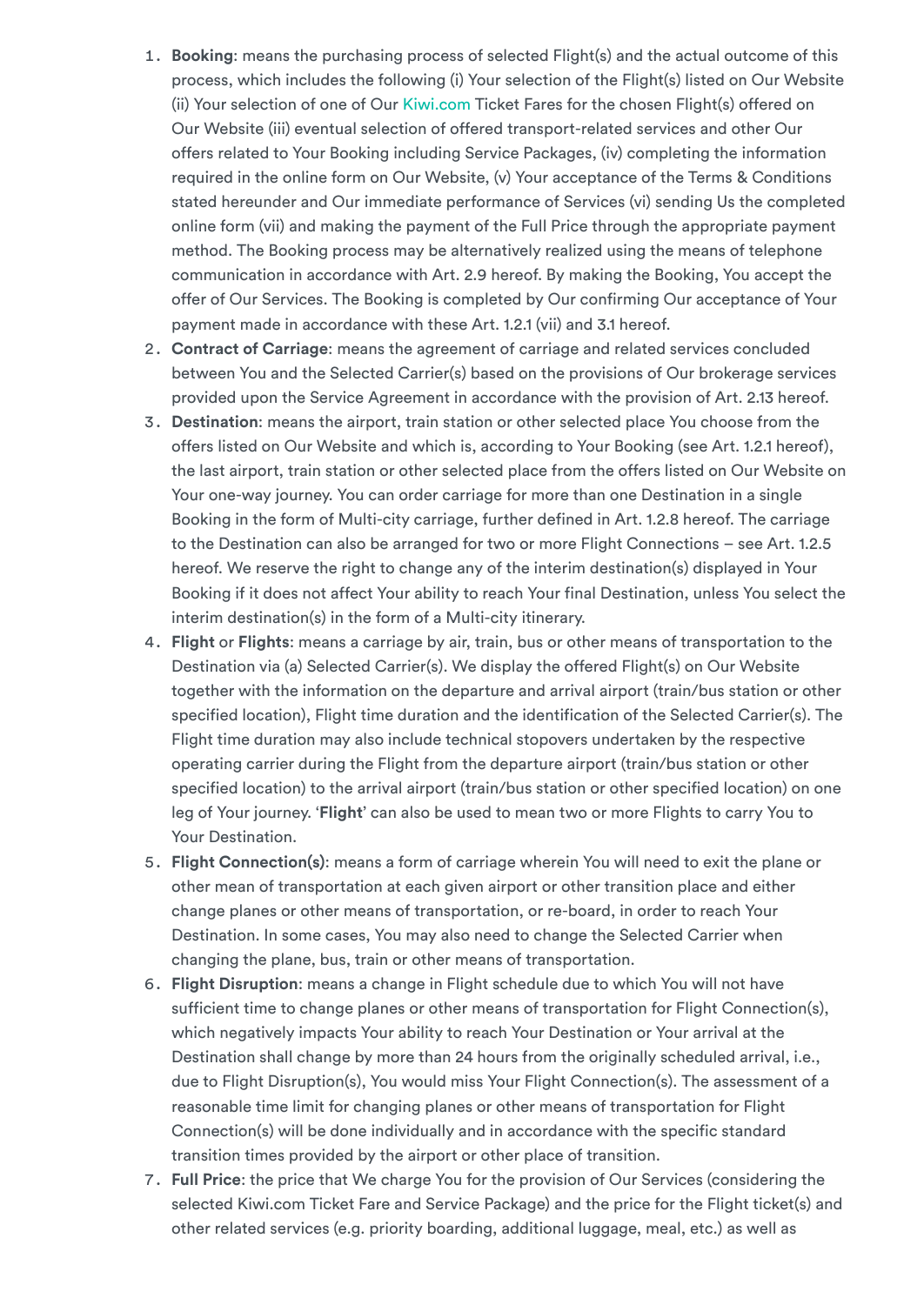Optional Services You eventually ordered with Us within the Booking. The Full Price is further defined in Art. 3.1 hereof.

- 8. **Multi-city**: means a form of carriage which includes a combination of Flights which pass through one or more interim destination(s), which You have expressly selected within the Booking. Please note that in the event that You have selected one or more interim destination(s) where You will spend less than 24 hours before continuing Your journey, We cannot guarantee that the respective Selected Carrier(s) do not make any changes, or cancellations, to the Flight(s) within Your travel to and/or from this interim destination as listed in Your original itinerary; in which case We are not responsible for any financial or other obligations to You or the Selected Carriers in this regard.
- 9. **Additional Services**: means the services provided by Us related to Your Flight(s) which consist of arranging the services that are offered by the Selected Carrier(s) and/or any other third party, such as preferred meals, checked luggage, preferred seat selection, Flight/passenger's name change, priority boarding, passenger's Flight itinerary cancellation, passenger's Flight rebooking, processing of refund requests due to a Flight cancellation made by a Selected Carrier, etc. The fee for these services charged by the respective Selected Carrier(s) and/or any other third party is not included in the Full Price, unless You add them during the Booking. If You order Additional Services after the Booking, We will offer You the processing of these services for an additional Handling Fee (as defined below) and under the conditions pre-agreed by You choosing the respective [Kiwi.com](https://www.kiwi.com/en/) Ticket Fare (as defined below) and/or purchasing the respective Service Package (as specified in Art. 4 hereof); in such case, the Additional Services are provided by Us on the basis of separately concluded Additional Service Agreement (as defined in Art. 1.2.12 hereof).
- 10. **Selected Carrier**: means the airline or other transportation provider providing the services of carriage by air or the operator of the ground transportation with which You enter into the Contract of Carriage through the use of Our brokerage services. The identity of the Selected Carrier will be made known to You before You enter into the Service Agreement with Us. Your Flight(s) may include the services of two or more Selected Carriers – where this is the case, the term Selected Carrier will be used to mean the airline or other transportation provider carrying You across the corresponding segment of Your route. Please note that the actual operating carrier may differ from the Selected Carrier with which You have entered into the Contract of Carriage and as such, it is Your responsibility to verify the identity of the operating carrier at the place of departure for the relevant route before departure.
- 11. **Service or Services**: means the brokerage services directly related to the carriage of You and Your luggage to a Destination which We provide You in accordance with these Terms & Conditions and the Service Agreement for the pre-arranged and agreed fee, included in the Full Price. Our Services, through which You will be able to conclude the Contract of Carriage in accordance with Art. 1.2.1 hereof with the Selected Carrier, are defined in Art. 2.1 hereof. In addition to the provision of these brokerage Services, We may provide You with (a) Our extended guarantee providing You with the specific remedies in case of the Flight Disruption(s) in the form of assistant Optional Services — Kiwi.com Guarantee — if purchased by You as specified in Art. 5 and Art. 6 hereof and (b) Enforcement Services as specified in Art. 6.6 hereof. These assistant Optional Services are provided under the conditions stipulated herein for the additional consideration constituting the part of Our fee for the provision of Our Services and paid by You, and the Enforcement Services are provided under the conditions and fees stipulated in Art. 6.6 hereof.
- 12. **Service Agreement**: means the agreement on the provision of the Services concluded between You and Us in accordance with Art. 1.2.1. hereof. The Service Agreement is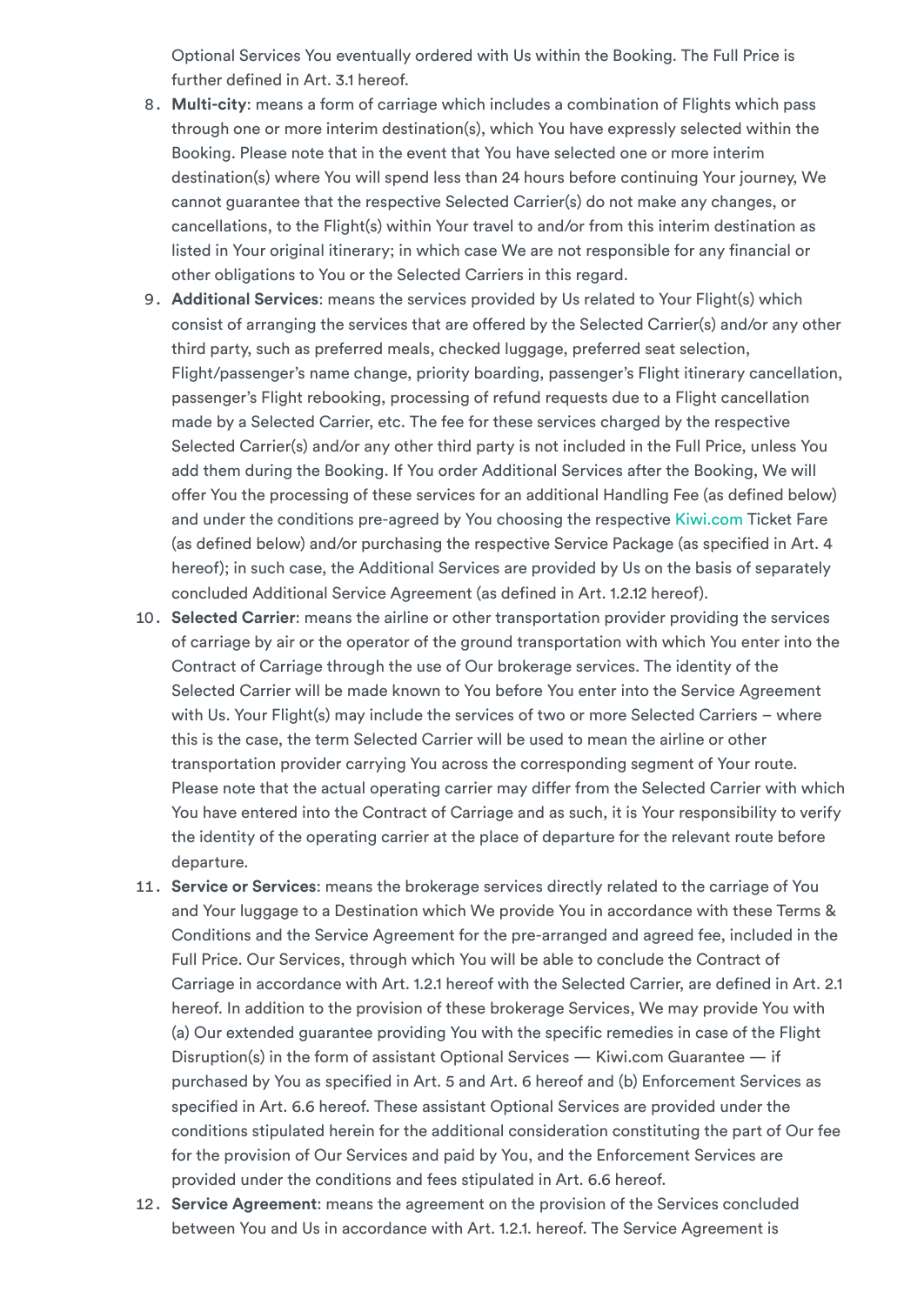concluded upon completing Booking as specified in Art. 1.2.1 hereof. The purpose of the Service Agreement is to set forth the contractual relationship between You and Us on the basis of which We will provide You with the Services related to Your Flight(s) to the chosen Destination with a Selected Carrier for the Full Price. These Terms & Conditions form an integral part of every Service Agreement. Additional Service Agreement means the agreement on the provision of the Additional Services concluded between You and Us separately, upon your request received by Us after the Booking completion; the Additional Service Agreement may be concluded by the various means of the distance communication, including telephone communication (see Art. 2.9 hereof). These Terms & Conditions always constitute the integral part of the Service Agreement or the Additional Service Agreement concluded between You and Us (regardless of the means of communication used for the contracting process) and by the conclusion of the respective agreement You agree to be fully bound by them.

- 13. **Customer Support Services**: means Our supporting services consist in the availability of the communication channel via which We shall provide You on Your request with all the information We are obliged under these Terms & Conditions, eventually to accept and communicate about any request by You for the provision of Our Optional Services, or Additional Services, or any other inquiry, request or complaint by You regarding Your Booking, Our Services or Our Website. The default level of provided Customer Support Services and their enhanced levels You may upgrade to by selecting the respective [Kiwi.com](https://www.kiwi.com/en/) Ticket Fare (see Art. 4.1, 4.2 hereof) or purchasing the respective Service Package (see Art. 4.5, 4.6 hereof) are specified in Art. 4.6 hereof. Please note that Customer Support Service telephone channel is provided according to the rule of priority of callers. Caller priority categories (Low, Medium, High) dependent on the selected [Kiwi.com](https://www.kiwi.com/en/) Ticket Fare (see Art. 4.2 hereof) or the purchased Service Package (see Art. 4.6 hereof) determine the sequence of Our handling of customers' calls, when the calls on the specific telephone line are put into the queue in real-time on the basis of the caller priority category from High, through Medium to Low (with decreasing priority). Within every caller priority category calls are handled on the basis of the registered time the incoming call is registered by Our system (first come, first served principle). Customer Support Service – telephone support channel availability - shall be provided by Us dependent on the selected [Kiwi.com](https://www.kiwi.com/en/) Ticket Fare (see Art. 4.2 hereof) or the purchased Service Package (see Art. 4.6 hereof) in two different levels - Basic and Extended - as they are described [here.](https://go.kiwi.com/CSavailability)
- 14. **[Kiwi.com](https://www.kiwi.com/en/) Ticket Fares**: has the meaning set forth and defined in Art. 4.1 hereof.
- 15. Service Packages: has the meaning set forth and defined in Art. 4.5 hereof.
- 16. **[Kiwi.com](https://www.kiwi.com/en/) Guarantee**: has the meaning set forth and defined in Art. 5 hereof.
- 17. **Terms & Conditions**: means Our terms and conditions stated herein.
- 18. **Throwaway Ticket(s) airline ticket(s)**: means a Booking for a combination of Flights where You do not intend to travel on one of these Flights (and therefore "throw away" that particular Flight ticket), including without limitation where (i) You finish your journey at a place which is not the last airport on the Flight itinerary; or (ii) You purchase a return Flight and travel on the inbound Flight but not the outbound Flight.
- 19. **Website**: means the website located at kiwi.com, including the subdomains for respective markets and/or Our other websites or application on which You can make the Booking.
- 20. **Handling Fee**: has the meaning set forth and defined in Art. 2.2 hereof.
- 21. **No-Checked-Bag Itinerary**: means a Booking itinerary of one or more Flight(s) which is specially construed and offered to You under the condition that You cannot have any other baggage than carry-on baggage as defined and limited by each of the Selected Carriers; should You add any check-in baggage to this itinerary We cannot guarantee that Your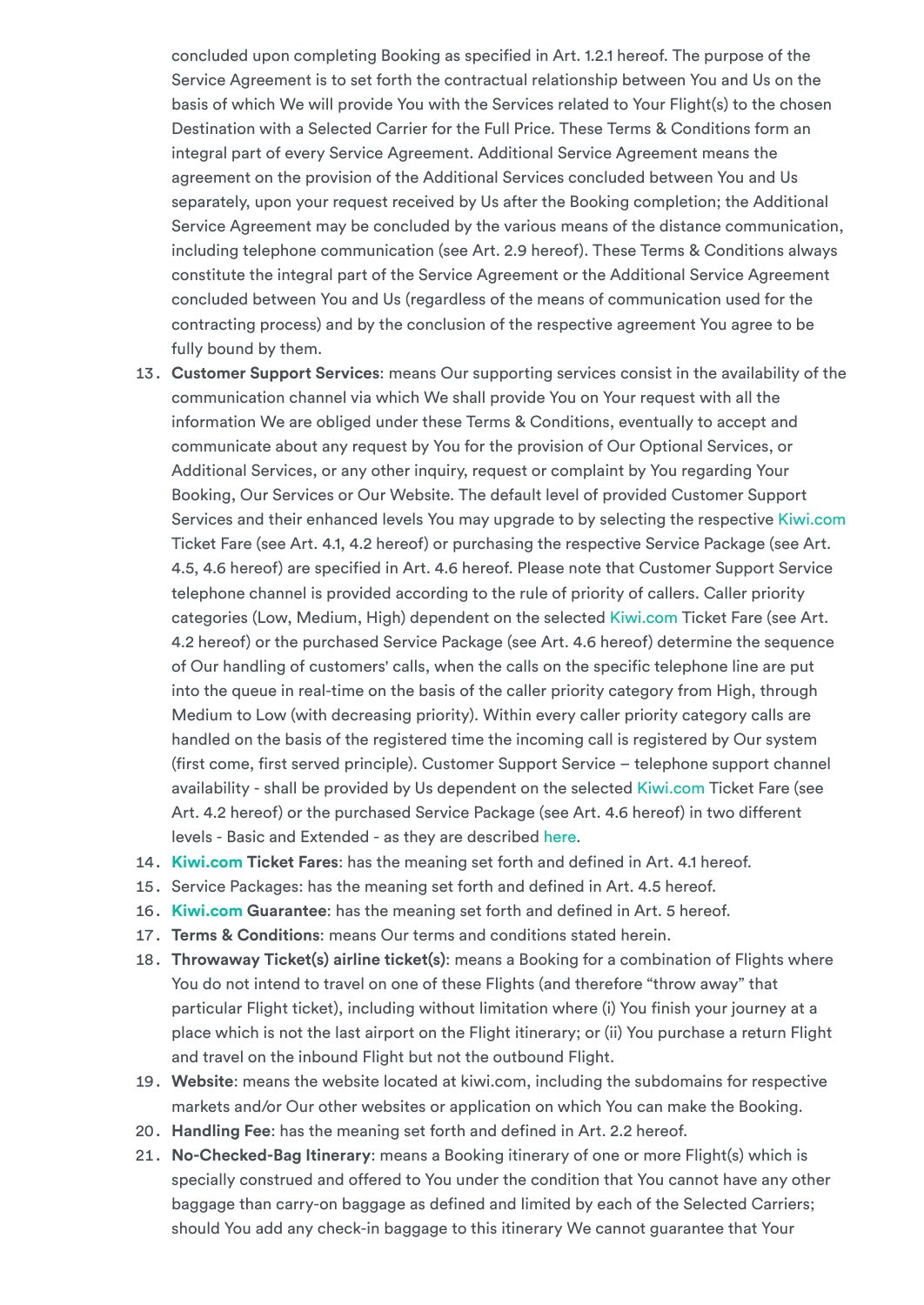itinerary will remain unchanged by the Selected Carriers: in this regard, We are not responsible for any financial or other obligations to You or the Selected Carriers.

- 22. **Optional Services**: means Our extended guarantee providing You with the specific remedies in case of (a) Flight Disruption(s) in the form of assistance services. We will provide You with the Optional Services based on Your order of them (that upon Our confirmation will constitute the part of/addendum to the Service Agreement), under the conditions stipulated herein, namely in Art. 5 and 6 hereof.
- 23. **[Kiwi.com](https://www.kiwi.com/en/) Credit:** means the untransferable credit with assigned value usable exclusively by You for Your future Bookings with Us, when the value of the [Kiwi.com](https://www.kiwi.com/en/) Credit shall be debited from the price (Full Price) for the respective Booking; the use of the [Kiwi.com](https://www.kiwi.com/en/) Credit shall be accredited to Your personal credit account accessible via the section of Our Website where You can manage Your Booking(s) and it is tied with Your email provided by You in relation to the respective Booking; awarding, validity and other conditions of the use of the [Kiwi.com](https://www.kiwi.com/en/) Credit are subject to the Terms of [Kiwi.com](https://www.kiwi.com/en/) Credits as available [here,](https://go.kiwi.com/AOvWL39Ru) establishing an integral part of these Terms & Conditions.
- 3. Complete Information. You must provide Us with complete, accurate and correct information and all data necessary for Our provision of the Services to You (especially the information and data (including personal data) necessary for the conclusion of the Contract of Carriage with (a) Selected Carrier(s), for billing and Flight tickets delivery, etc.), for which You are requested during the Booking or any time before or after. It is Your responsibility to ensure that all the information is correct and updated at the time of the Booking and this information will be in this form valid and complete at the time of Your travel. You must provide Us all the information using Latin script. We are not responsible for any damages, additional costs or any other issues or complications that may arise as a result of Your failure to provide Us with complete, correct and accurate information during the Booking process.

## <span id="page-4-0"></span>**Article 2. Service Agreement**

In order to remain in full compliance with all applicable national laws and regulations of the European Union, by this Art. 2 hereof We provide You with all the mandatory information before entering into the Service Agreement:

- 1. Service Description. Our Services shall consist, subject to warranties and representations as set forth in Art. 7 and 8 hereof, of the following:
	- 1. Displaying the offered Flights and their combinations on Our Website; utilizing Our algorithms and other data to provide You with a selection of tailored travel itineraries on Our Website which enables You to assess and manage the risk of missed transportation connections and related disruptions to travel plans;
	- 2. Brokerage of the Contract of Carriage between You and the Selected Carrier;
	- 3. Delivery of the Flight tickets (itinerary) for the selected Flight(s), which You have purchased in accordance with Art. 1.2.1 hereof, as a result of the Booking, to You in accordance with Art. 2.18 hereof; and
	- 4. Performance of online check-in (in the event that it is available, which will be indicated in Your e-ticket) with regard to the respective Flight(s) within Your Booking, provided that You will provide Us with the all information required for this purpose by the Selected Carrier(s), as indicated by Us, in relation to all persons included within Your Booking, not later than 24 hours prior to the departure of the first Flight in Your itinerary; otherwise online check-in shall not be part of Our Services. In case You do not use the online check-in provided by Us or fail to use the online-check prior to the 24 hours deadline, You agree to arrange the check-in without Our assistance, in accordance with the Selected Carrier's terms and conditions and conditions of carriage (see Art. 9.1 hereof), in which case You shall be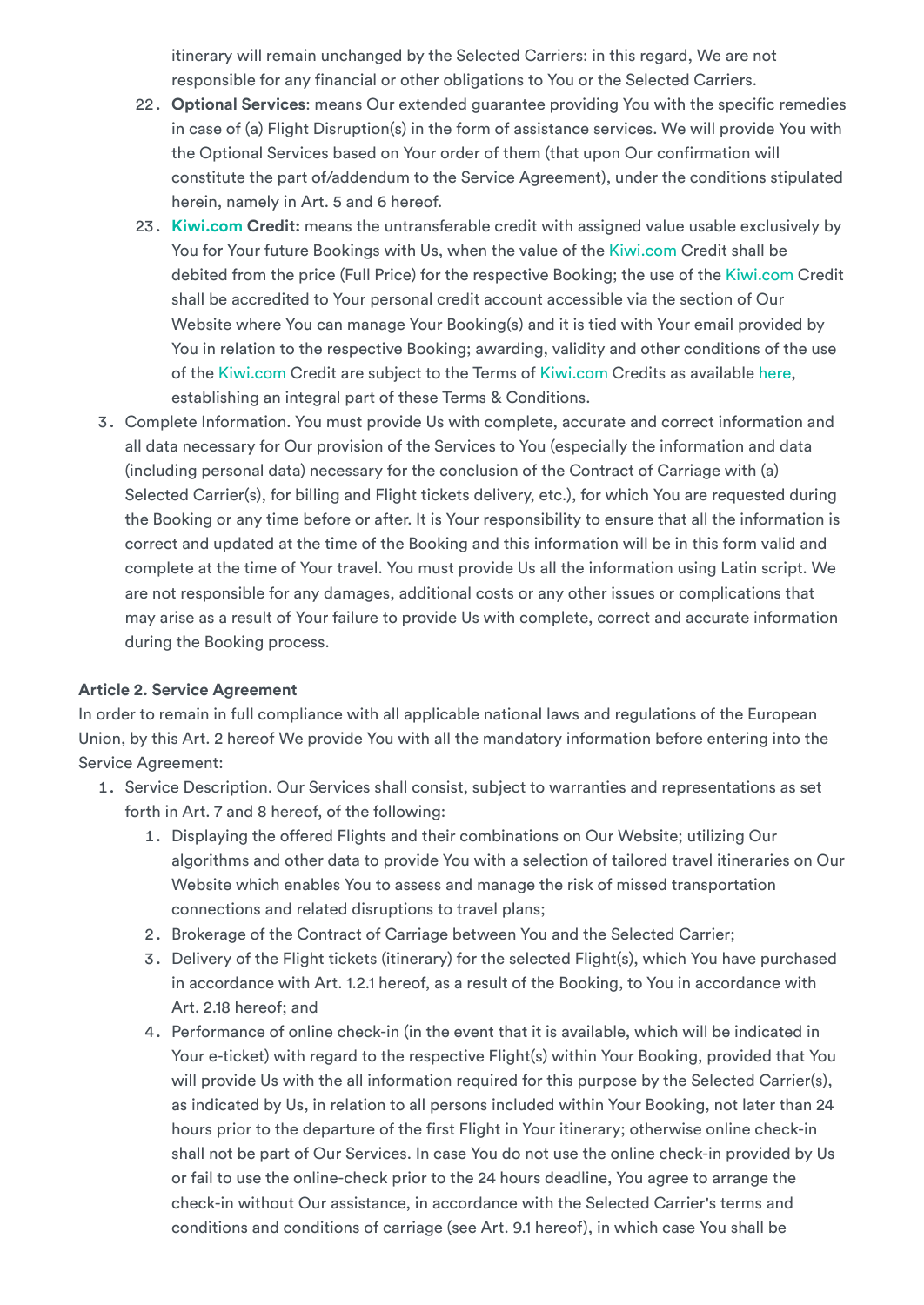responsible for any potential costs or fees related to a direct check-in with the Selected Carriers (if any) without having a claim against us for the reimbursement of such costs or for the refund of any part of the Full Price paid by You.

In addition to the provision of the previously described Services We may provide You with (i) Our extended guarantee providing You with the specific remedies in case of the Flight Disruption(s) in the form of Our Optional services — the [Kiwi.com](https://www.kiwi.com/en/) Guarantee — if purchased by You as specified in Art. 5 and Art. 6 hereof and (ii) Enforcement Services as specified in Art. 6.6 hereof.

- 2. Additional Services. Please note that Our Services provided to You on the basis of the Booking do not include the Additional Services, unless stated otherwise, and in relation to these Additional Services We shall agree with You separately, concluding the Additional Service Agreement, only for a fee and under the conditions pre-agreed by You choosing the respective [Kiwi.com](https://www.kiwi.com/en/) Ticket Fare and/or Service Package during the Booking procedure, aside from the Service agreement concluded on the basis of Your initial Booking. The Additional Service Agreement and the agreement for the services order by You with the respective Selected Carrier or any other thirdparty service provider are two separate legal contracts constituting the mutually independent relationships, and We do not bear any liability for the provision of the respective service. Please note that the Additional Services may also be subject to additional charges You will be obliged to pay, imposed by the Selected Carriers or any other third parties processing Your request for services brokered by Us within the provision of the Additional Services, and You will be acquainted with the amount of these additional charges prior to Your ultimate purchase of the respective Additional Service. Additional Services in the form of arranging voluntary Flight(s) alteration, change, cancellation, processing of the refunds of any kind with the Selected Carrier and/or processing of any other of Your requests regarding Your Booking are charged by Our additional handling fee as specified in the conditions of the [Kiwi.comT](https://www.kiwi.com/en/)icket Fare and/or the Service Package selected or purchased by You in compliance with Art. 4 hereof, unless specified otherwise prior to Your ultimate purchase of the Additional Service (hereinafter referred to as the "**Handling Fee**"). The Handling Fee will be charged separately or will be set off against the refund of the Flight price and/or other refunds from the Selected Carrier(s) (see Art. 4.3.4 hereof). By concluding the Additional Service Agreement, You commit to provide Us, upon Our request, without undue delay considering the nature of Your request, but not later than within 48 hours, with all reasonable assistance (including disclosing specific information and presentment of documents in a specified form) needed for a prompt and effective performance of Our obligations under the respective Additional Service Agreement.
- 3. Please be informed that the Handling Fee stipulated herein does not apply in a case of Flight cancellation and/or a request for a refund made in relation to the provision of the [Kiwi.com](https://www.kiwi.com/en/) Guarantee. Please note that We do not guarantee that We will assist You in relation to the processing of Additional Services requested within the last 48 hours prior to the departure of Your first Flight in Your itinerary, or any time thereafter, as We may be unable to arrange the processing of Your request within this time period; the conditions of the respective [Kiwi.com](https://www.kiwi.com/en/) Ticket Fare as specified in Art. 4 hereof may set out the different specific rule regarding Our provision of Additional Services consisting in the voluntary cancellation of Flight itinerary and processing the related refund request or rebooking of Flights, that shall prevail over the provisions of this Article in case of any discrepancy.
- 4. Means of Distance Communication and Costs. We will not charge You any extra costs in addition to the Full Price for the use of means of distance communication that We use in order to communicate, negotiate and enter into the Service Agreement with You, i.e. there are no service charges for Our communication with You via the internet or over the telephone, unless You use the extra-charged priority telephone line after You have been acquainted in a comprehensible manner with the specific amount of the call costs charged in this respect in addition to standard rates of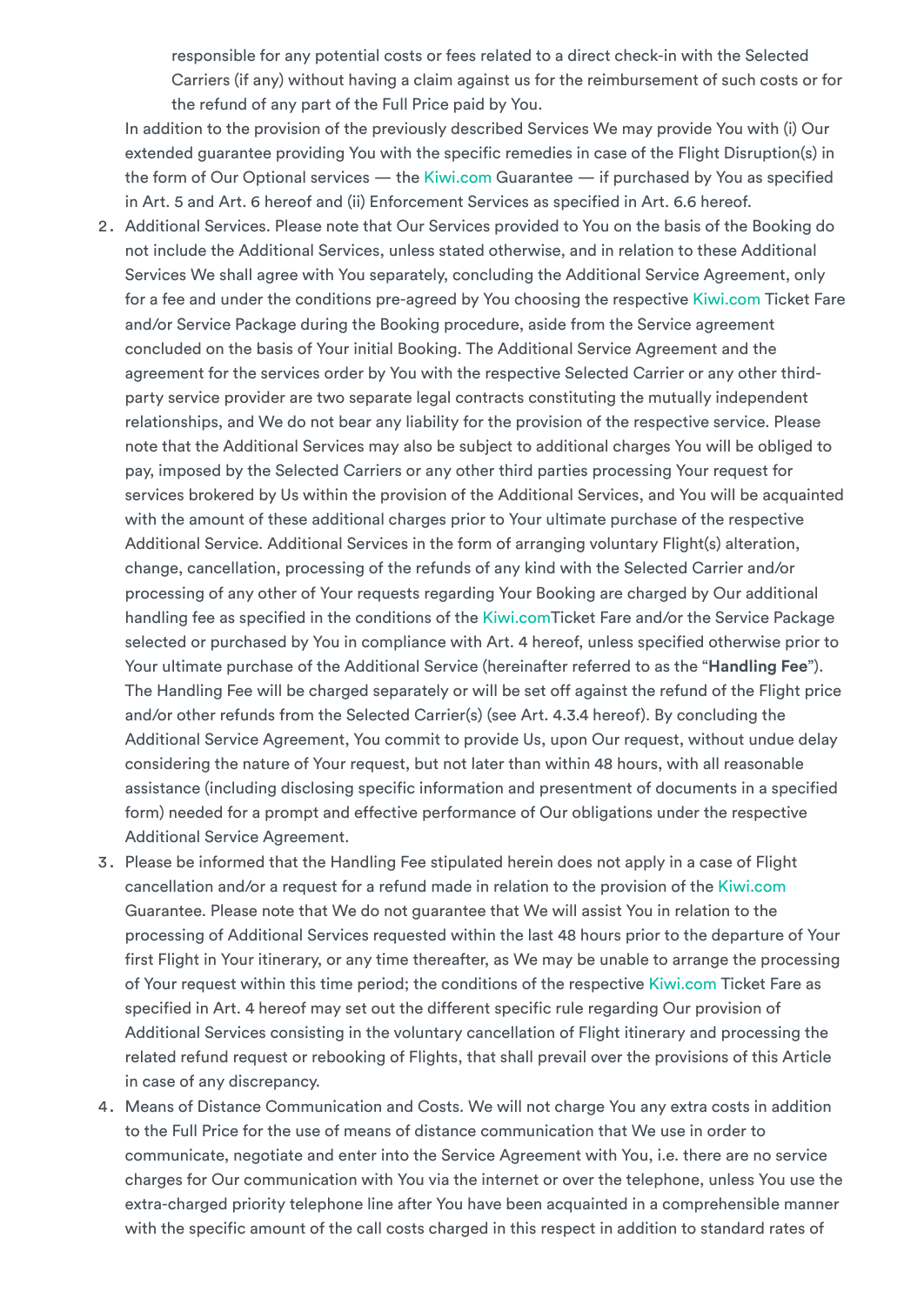Your phone provider. The overall fees relating to all communications with Us are dependent on Your phone or internet provider; We are not liable for any costs incurred and We will not reimburse You for these costs. Given this, You should request the account holder's permission beforehand. Please note that phone calls between Us and You may be monitored, recorded and stored. For more information please refer to Our Privacy Policy.

- 5. Supervisory Authorities. The authorities that supervise Our business activities and to whom You can address complaints are the Czech Trade Inspection Authority [Česká obchodní inspekce], the competent Trade Licensing Office [živnostenský úřad], the Office for Personal Data Protection [Úřad na ochranu osobních údajů], the Office for the Protection of Competition [Úřad pro ochranu hospodářské soutěže]. In the EU it is possible to address Your complaints to the European Consumer Centre Czech Republic [\(evropskyspotrebitel.cz/en/](https://www.evropskyspotrebitel.cz/en/)). If you are a US consumer, You may address Your complaint to the competent state authority of Your residence or citizenship, including to authorities supervising Us as a licensed Seller of Travel (see Art. 15.5 hereof).
- 6. Service Agreement and Contract of Carriage as two separate legal relationships. You should note that by the completion of the Booking, You enter into (i) the Service Agreement concluded with Us as a separated agreement from (ii) the Contract of Carriage for air, train, bus or other transportation to be concluded with the Selected Carrier(s) using Our intermediary Services in accordance with these Terms & Conditions. These two legal relationships are mutually independent, concluded with different parties, (i) You and Us on the one hand and (ii) You and the Selected Carrier on the other, and as such these relationships are regulated by different rules, terms and conditions and usually are governed by different legal orders. Please always be aware that We are not the provider of air, train, bus or other transportation services and Your contractual rights and obligations stemming from the Contract of Carriage must be performed in relation to the Selected Carrier(s). The circumstances under which You may withdraw from and/or amend the Service Agreement are explicitly stated in these Terms & Conditions (regarding the withdrawal right, please see Art. 13.2 hereof). Please note that the stipulation of Art. 2.15, regarding exemption from the right to withdraw from the contract within 14 days of its conclusion, in accordance with the applicable EU regulation, applies to the Service Agreement concluded between You and Us. In relation to the potential withdrawal from the Contract of Carriage concluded with the Selected Carrier, the terms & conditions of each of the respective Selected Carriers shall apply.
- 7. Proof of conclusion of the (Additional) Service Agreement. In accordance with the EU Directive (2000/31/EC) on eCommerce and its national transpositions, as applicable, please be informed that (i) the confirmation e-mail of Your Booking is the proof of the conclusion of the Service Agreement between You and Us; and (ii) the confirmation e-mail of the Additional Services ordered after the Booking is the proof of the conclusion of the Additional Service Agreement between You and Us.
- 8. Language of the Service Agreement. The Service Agreement is executed in the language selected by You, e.g. on Our Website, throughout the Booking. However please note that only the English version of the Terms & Conditions stated herein is legally binding. Translations have been provided purely for user convenience. In the event of any discrepancy between a translation and the English master of the Terms & Conditions stated herein, the English master shall prevail.
- 9. Technical Steps to enter into the (Additional) Service Agreement with Us / Data Correction. Our Website contains an interactive web interface through the use of which the Service Agreement between You and Us is concluded by completing and sending Us the online order form and Our confirmation of the acceptance of Your online payments in accordance with Art. 1.2.1 hereof. Before sending the online order form, You are able to check, change and correct any data You have entered. The Service Agreement or the Additional Service Agreement may also be concluded via telephone communication between You and Us. The respective agreement shall be concluded on the basis of Your explicit and binding offer to conclude the Service Agreement or Additional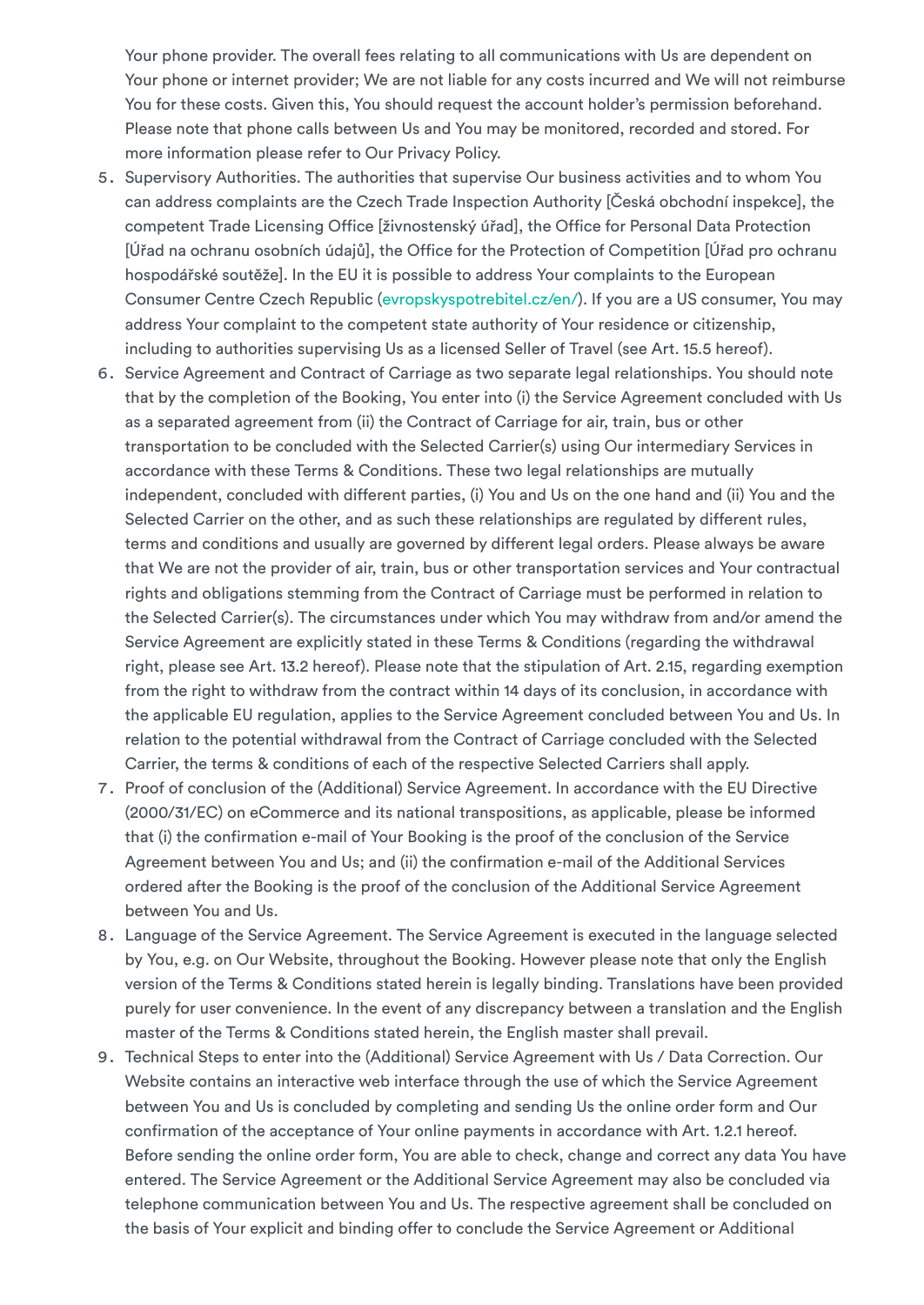Service Agreement addressed and communicated to Us via telephone. Terms of the respective agreement, including the terms of the respective Kiwi.com Ticket Fare (as specified in Art. 4 hereof) and/or the respective Service Package (as specified in Art. 4 hereof) chosen by You (if applicable) shall be specified and mutually approved before submitting Your binding offer. You shall be informed about the applicable terms of the respective agreement sufficiently in advance together with all information We are obliged to provide You with before its final conclusion or Your binding offer for its conclusion. The Service Agreement or the Additional Service Agreement negotiated via telephone is concluded by Our confirmation of Our acceptance of Your payment made in accordance with Art. 2.2 or Art. 3.1 hereof. The conclusion of the Service Agreement via telephone qualifies as Booking under these Terms & Conditions. Throughout the whole phone call, You are able to ask for confirmation of, change, and correct any data You have provided to Us for the purposes of the conclusion of the respective agreement.

- 10. Code of Conduct. Throughout the provision of Our Services, We always comply with all applicable laws and regulations and Our internal principles of customer satisfaction and rules for personal data protection. We choose not to make these internal rules and principles public.
- 11. Quoted Prices. The prices quoted on Our Website include the base fare to the Destination, the airport charges, fuel charges, VAT and fee for Our Services. All these components of the quoted price are displayed as a single Full Price. However, given the character of Our Services, Our prices cannot include any extra fees charged by the Selected Carrier, or any other third party in connection with the carriage to the Destination. (For more information please see Art. 3.1 hereof).
- 12. Territorial Limitations. There are no territorial limitations on the provision of Our Services unless stated otherwise explicitly. Please note that We do not provide Our Services in relation to the territory of the Republic of Cuba.
- 13. Service Agreement conclusion. By concluding the Service Agreement We undertake to perform Our obligations related to the provision of the Services under these Terms & Conditions and You undertake to pay Us the Full Price in accordance with Art. 3.1 hereof. By completing a Booking, You enter into the Service Agreement with Us. You also authorize Us to use Your personal details (especially Your first name and surname) for the purpose of the creation of a "virtual credit card", which will be issued solely for the purposes of financial settlement with the Selected Carrier(s).
- 14. Change or cancellation of the Flight(s). We reserve the right to change or cancel any Flights and/or intermediary airport that We offered to You if a Selected Carrier's offer changes; especially if the change concerns the features of the Flight tickets You have selected, namely when the price of Your selected Flight(s) increases between the moment We accept Your Booking and the moment We complete the reservation processing. If during the provision of Our Services, the conditions of carriage are changed by a Selected Carrier in the aforementioned manner, We will notify You accordingly in a reasonable manner and make every effort to offer You reasonable alternate carriage options and proceed in accordance with the provision of Art. 13.2 hereof.
- 15. Immediate Performance of the (Additional) Service Agreement and 14-Day No-Withdrawal Period. Given the character of Our Services, Additional Services and Service Packages, which We will start providing immediately after the conclusion of the respective agreement with You, i.e. before the expiration of the 14-day withdrawal period according to EU legislation, You shall not withdraw from the agreement on these services within a 14-day period after its conclusion, or at any time thereafter, even if You are a consumer resident of an EU member state to whom this right generally applies. Your order of these services made via conclusion of the respective agreement between You and Us will be considered as Your request for and the explicit consent with the immediate provision of Our Services, Additional Services and Service Packages. This information is provided in accordance with Arts. 6.1 k) and 16 a) of the Directive 2011/83/EU. This provision of Art. 2.15 hereof does not affect the possibility of withdrawal from the Service Agreement under the conditions stipulated in Art. 13.2 hereof.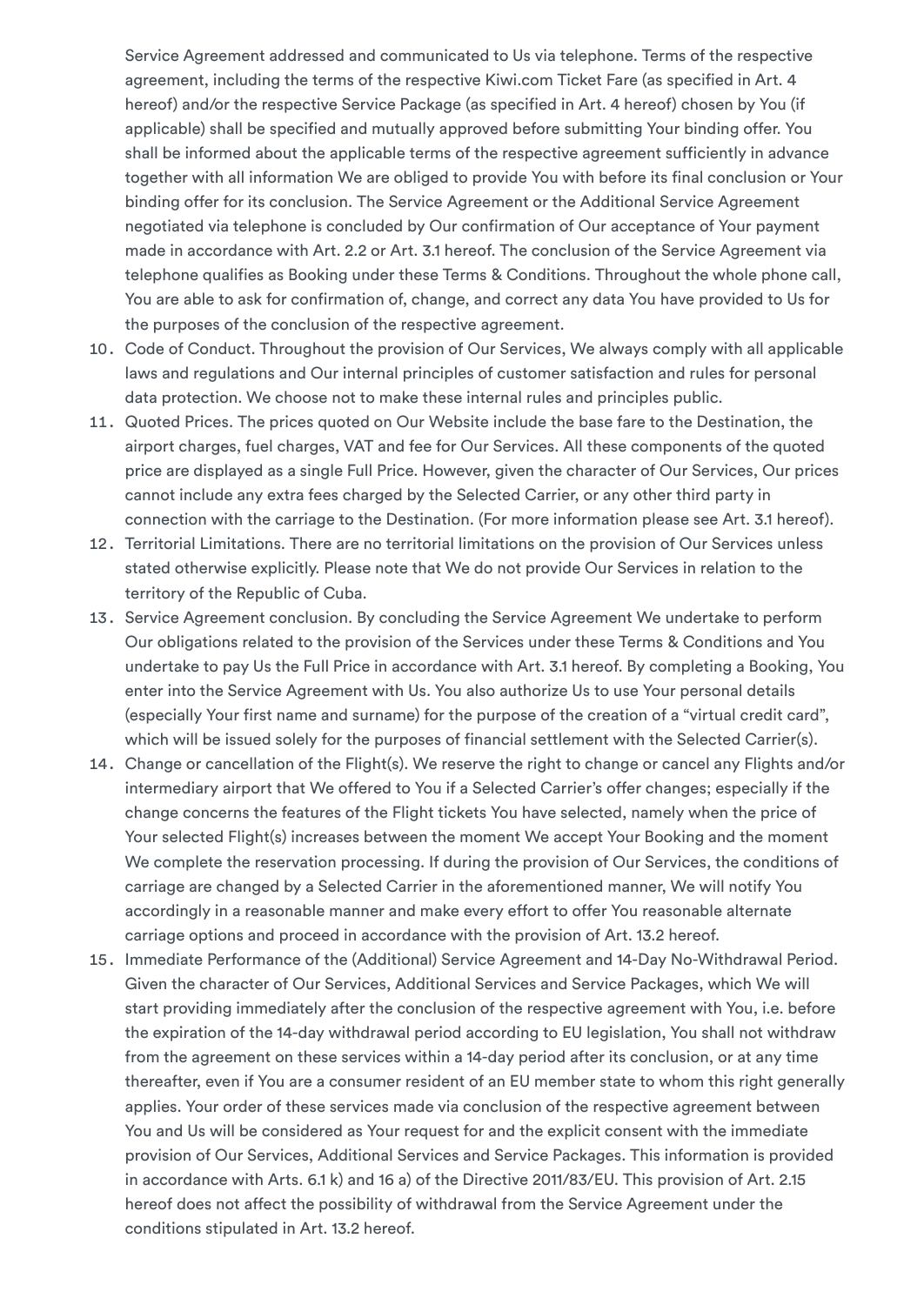- 16. Brokerage of the Contract of Carriage. We are responsible primarily for brokering the Contract of Carriage between You and a Selected Carrier. By making a Booking, You instruct Us to broker a Contract of Carriage between You and a Selected Carrier. The content of any such Contract of Carriage will be determined by Your selection of the Destination and other Flight attributes on Our Website and the Selected Carrier's conditions of carriage; shall be some Flight attribute not specified entirely by your selection, You agree and authorize Us to broker the respective Contract of Carriage under Our discretion regarding those attributes considering the offers available to Us, including using the offers of the Selected Carriers not publicly available or conditional on registration or membership and/or preferring the available offers with the lowest price as offered by the Selected Carrier while the scope of the related rights and level of the service may be limited to the most restrictive extent offered by the Selected Carrier, however, always complying with Your selection of the Flight attributes (e.g. we may book a lowest fare/class available). A brokered Contract of Carriage can be applied to the carriage of more than one person and/or a person(s) other than Yourself; however, the Contract of Carriage is always concluded between You (as the person making the Booking) and the Selected Carrier. The price for the carriage services provided under the Contract of Carriage brokered by Us with the Selected Carrier(s) is included in the Full Price (Art. 3.1 hereof) and if not specifically ordered during the Booking it does not cover any extra services provided by the Selected Carrier in connection with the carriage to the Destination. Subject to the limitations of Art. 2.15 and 13.2 hereof, We must broker the Contract of Carriage for You without undue delay after Our acceptance of the payment of the Full Price by You in accordance with Art. 1.2.1 hereof and for this purpose You are entitling Us, in this respect, to act on Your behalf with the Selected Carrier(s). On average We broker Contract(s) of Carriage within 30 minutes unless explicitly stated otherwise. Please note that the Service Agreement between You and Us and the Contract of Carriage between You and the Selected Carrier(s) are two separate agreements.
- 17. Power of Attorney. If the Service(s) and/or Additional Service(s) is/are only provided to You on the basis of a power of attorney, You, by entering into the respective Service Agreement or Additional Service Agreement with Us, appoint Us as Your attorney-in-fact and grant Us all such powers to represent You in the extent necessary for the provision of all Services (including the Optional Services) and/or Additional Services by Us. If a written power of attorney is required, You must undertake to provide it to Us upon Our request.
- 18. Flight Ticket Delivery. We will send You Our e-ticket(s) with the necessary information for each respective Flight purchased from the Selected Carrier to Your email box at the email address that You entered in the online order form during the Booking on Our Website. It is necessary that You enter Your email address in the correct and unabbreviated form. We are not liable for the faulty delivery or non-delivery of e-ticket(s) for a Flight, if caused by circumstances on Your part such as entering an incorrect email address or incorrect email settings. You must notify Us without undue delay of any changes to Your contact information that may affect Our ability to deliver the ordered Flight e-ticket(s) to You. Please be reminded that We do not deliver Flight e-ticket(s) in paper form; please print out the Flight e-ticket(s), boarding pass(es), visa(s), and a copy of Your passport and/or other travel documents required by the Selected Carrier(s) and/or relevant authorities and bring them with You to the airport, bus or train station or other departure location.
- 19. Legal Capacity. By conclusion of the Service Agreement or Additional Service Agreement, You express and represent to Us that You have the necessary legal capacity to enter into and be bound by these Terms & Conditions and that You are familiar with the terms & conditions of each of the respective Selected Carriers; namely their terms regarding potential withdrawal from or termination of the Contract of Carriage, voluntary and involuntary cancellation and change of the Flight(s), and/or any other changes related to the Flight(s).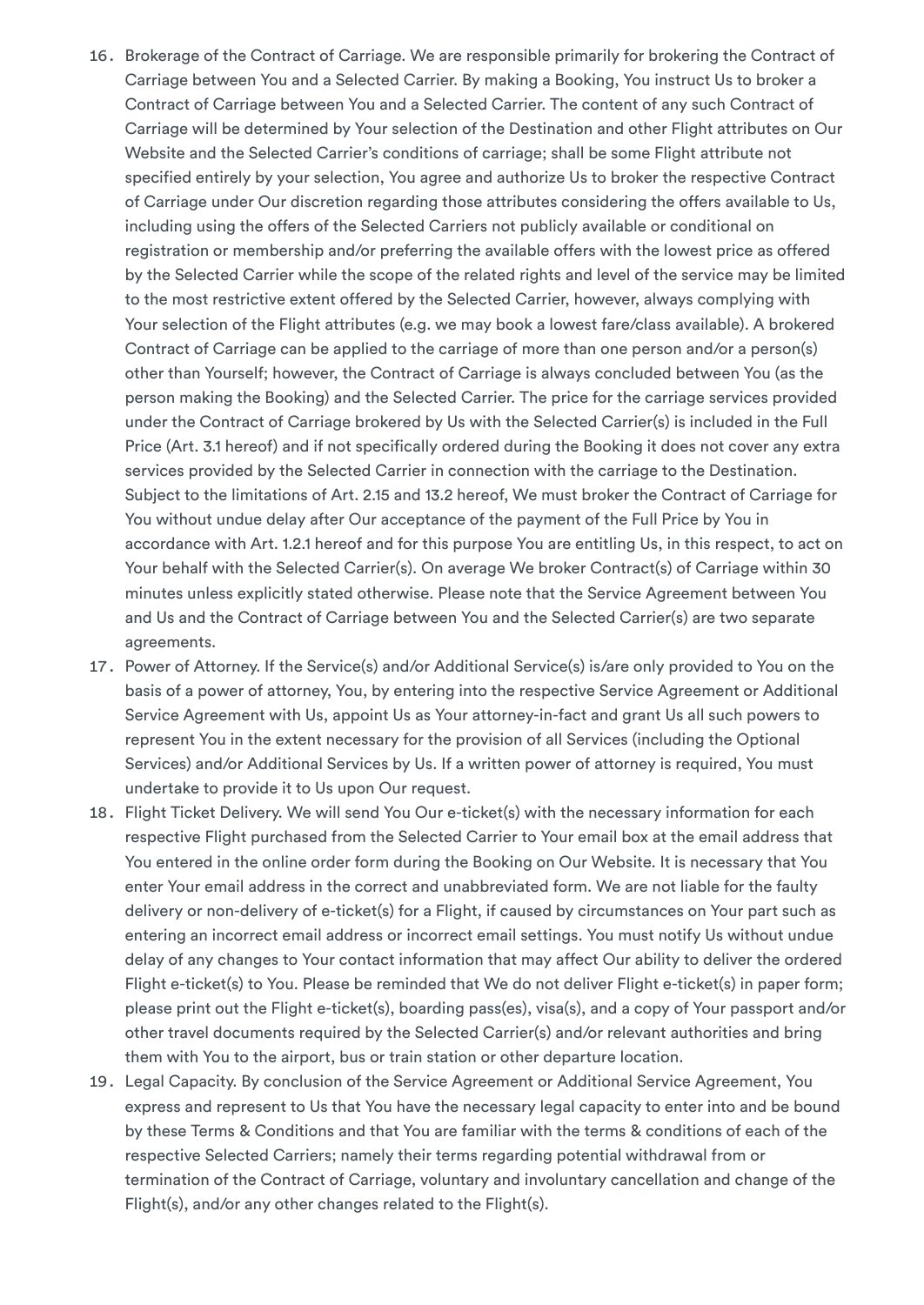20. Our Service prerequisites. You hereby acknowledge and agree that as the necessary prerequisites of a due provision of Our Services, We may (i) fulfill the payment obligation(s) under the brokered Contract(s) of Carriage with the Selected Carrier(s) on Your behalf using Our mean(s) of payment (including "virtual credit cards" issued for Us or issued pursuant to Art. 2.13 hereof) and (ii) use Our contact details for the purposes of conclusion of the brokered Contract(s) of Carriage with the Selected Carrier(s) on Your behalf, which means that the communication between You and those Selected Carriers shall be intermediated by Us. By accepting these Terms & Conditions, You instruct Us to make these actions within the provision of Our Services, whenever it is reasonable for Our operations, based on Our sole discretion.

## <span id="page-9-0"></span>**Article 3. Fees, Costs and Charges**

- 1. Full Price. The Full Price that is displayed on Our Website is the final price for the Flight ticket(s) and it includes the base fare to the Destination, the airport charges, fuel charges, VAT and price of Our Services (including the Kiwi.com Guarantee if purchased by You). Provided You add them during the Booking, Full Price includes also other fees, charges or payments for services related to Your carriage under the Contract of Carriage, which are provided by the Selected Carrier(s) and/or third parties, such as priority boarding, additional luggage, meal, etc. However, it does not include other fees, charges or payments for Our Additional Services (Handling Fees), tourist taxes, banking fees, visa fees, airport transfer fees etc. You must pay the Full Price with a payment card or by another online payment method offered on Our Website by entering the required data in the relevant online form. Until We receive the payment of the Full Price from You and confirm its acceptance to You, We are not obliged to commence the provision of any Service(s). You explicitly agree and authorize Us to use the payment details You provide to Us for the purposes of Your payment under these Terms & Conditions for the execution of the payment(s) of the base fares of Flight(s) tickets and prices of other carriage-related services included in Your Booking directly to the particular Selected Carrier(s) or service provider(s). Please note that based on Your choice of the payment method by specific type of the payment card, We may charge You with additional payment surcharge; You will be always notified about this specific surcharge and its amount before the Your final confirmation of the payment and You will be provided with option to select a different, free-of-charge payment method.
- 2. Price change. Please note that in case the price of the Flight ticket(s) changes any time after You make Your Booking with Us, namely when the price becomes lower, We are not obligated to provide You with any kind of a refund, because We booked Your Flight(s) and processed the respective payment(s) for the price valid at the time of Your Booking and We are unable to make any further changes in this regard.
- 3. Set-off. In case any remedy is provided to You due to the application of the [Kiwi.com](https://www.kiwi.com/en/) Guarantee, You hereby assign Us, as a prerequisite for processing Your application for the [Kiwi.com](https://www.kiwi.com/en/) Guarantee, any refunds which shall be provided by the respective Selected Carrier(s) to Our account. These collected refunds shall be used to reimburse Us for the remedies provided to You under the [Kiwi.com](https://www.kiwi.com/en/) Guarantee in relation to the Flight Disruption(s).

## <span id="page-9-1"></span>**Article 4. Kiwi.com Ticket Fares and Service Packages – customized terms and conditions of the provision of Our Customer Support Services and Additional Services**

As We believe that You are the one who should decide what level of Our Customer Support Services You are about to utilize, under what conditions You will be catered for by Our Additional Services and ultimately for which of Our services You are willing to pay extra, We offer You several options to influence the scope and conditions of the provision of Our Customer Support Services and Additional Services, and ultimately the total price of Your Booking, by choosing any of Our [Kiwi.com](https://www.kiwi.com/en/) Ticket Fares and/or purchasing one of Our Service Packages. You have, therefore, an effective way to reflect Your potential needs for Booking flexibility and its supplementation with travel-related services, its changes or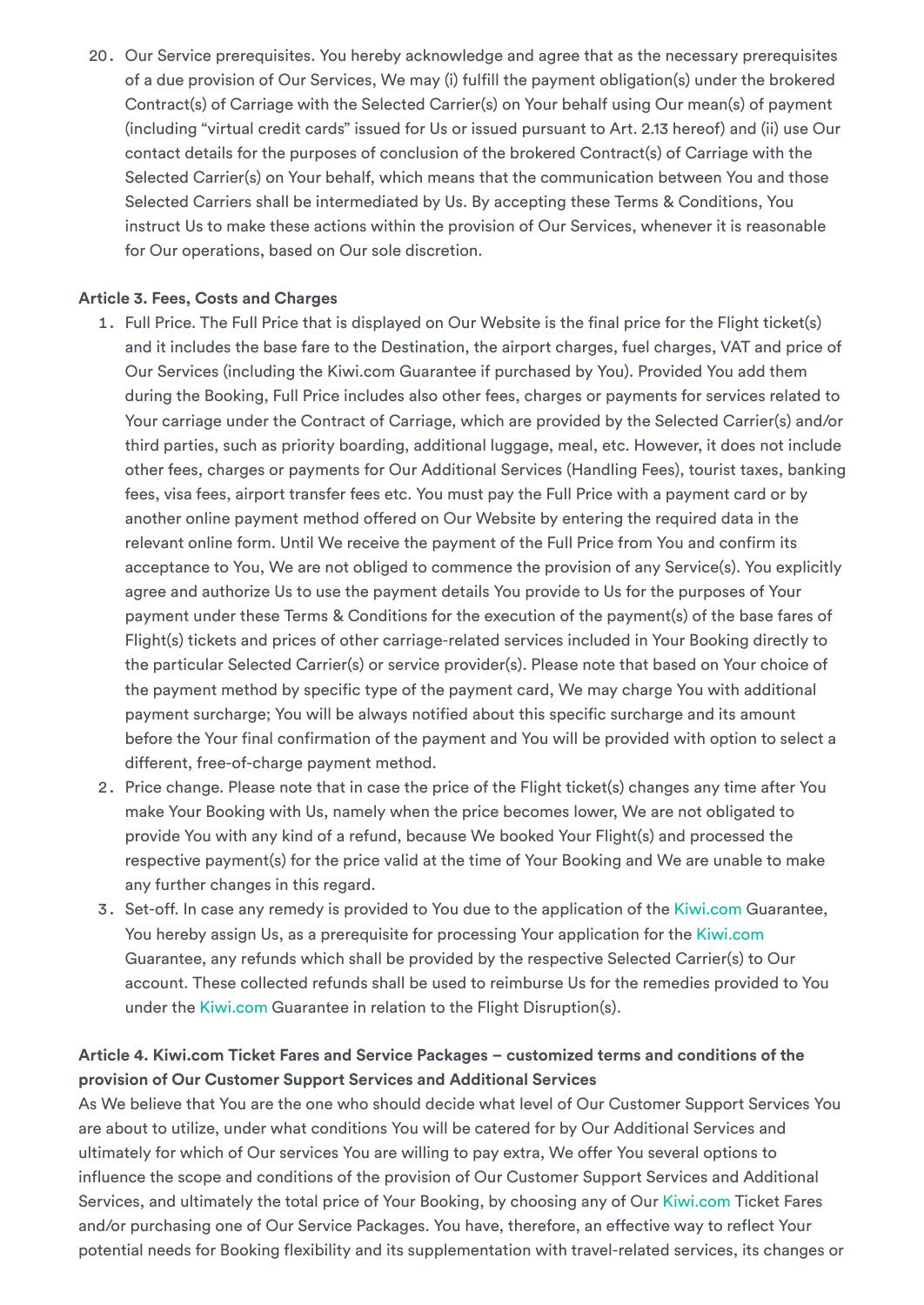its cancellation using Our Additional Services, to assess Your need of the priority treatment by Our customer service department or, basically, Your available budget. We highly recommend You getting well acquainted in advance with the conditions and limitations of the offered [Kiwi.com](https://www.kiwi.com/en/) Ticket Fares and Service Packages as specified in this Article and as will be clearly communicated to You prior to the selection/purchase of any of them, in order to make a choice best fitting Your needs.

- 1. [Kiwi.com](https://www.kiwi.com/en/) Ticket Fares and their selection. As the prerequisite of the completion of the Booking and the execution of the Service Agreement between You and Us, You shall be offered within Booking procedure to select one of the [Kiwi.com](https://www.kiwi.com/en/)Ticket Fares offered by Us. Each [Kiwi.com](https://www.kiwi.com/en/)Ticket Fare represents the specific set of binding terms and conditions under which we shall provide You with (i) Customer Support Services; (ii) Additional Services consisting in Our brokerage of voluntary Flight cancellations and processing of the related refunds and Our brokerage of voluntary Flight changes/rebookings (hereinafter the "**Specific Additional Services**") (iii) Additional Services consisting in processing of refund requests due to a Flight cancellation made by a Selected Carrier (if offered by Us), (iv) other Additional Services (hereinafter the "**Standard Additional Services**"). For the Additional Services under the Letter (iii) above, We shall charge You with the flat Handling Fee in the amount of €30 (thirty euro) per passenger, regardless the Kiwi.com Ticket Fare selected by You, unless we will agree otherwise. Please note that:
	- 1. the different consideration for the selected [Kiwi.com](https://www.kiwi.com/en/) Ticket Fare will be included in the fee for Our Services as part of the Full Price as will be clearly expressed to You prior to Your ultimate selection of the [Kiwi.com](https://www.kiwi.com/en/) Ticket Fare.
	- 2. by the selection of the [Kiwi.com](https://www.kiwi.com/en/) Ticket Fare our mutual rights and obligations under the Service Agreement are not affected in any way.
	- 3. by the selection of the [Kiwi.com](https://www.kiwi.com/en/) Ticket Fare our mutual rights and obligations under Art. 5 and 6 hereof in relation to the provision the Optional Services, including [Kiwi.com](https://www.kiwi.com/en/) Guarantee, are not affected in any way.
	- 4. You are not able to change Your selection of the [Kiwi.com](https://www.kiwi.com/en/) Ticket Fare after You complete Your Booking; however, You may purchase the Service Package with more favorable terms and conditions regarding Our Customer Support Services or Standard Additional Services; please always take into consideration that We may not be able to provide You with Standard Additional Services upon Your request made less than 48 hours prior to the departure of Your first Flight in Your itinerary (see Art. 2.3 hereof).
	- 5. the terms and conditions of Our provisions of Specific Additional Services are unchangeable after the completion of Your Booking and there is no possibility to diverge from them.
	- 6. We reserve the right to provide You (under Our sole discretion) only to Your benefit with more favorable terms and conditions of Our provisions of Specific Additional Services than outlined herein and You will be acquainted with such beneficial terms and conditions during the Booking procedure or at any time afterwards.
	- 7. We reserve the right not to provide You with offer of the [Kiwi.com](https://www.kiwi.com/en/) Ticket Fares within the Booking procedure and in such case (i) We will provide You with the level of the Customer Support Service equal to one provided under the [Kiwi.com](https://www.kiwi.com/en/) Saver Ticket Fare (see Art. 4.2 hereof), unless You purchase any Service Package offered to You (see Art. 4.5 hereof) within the Booking procedure; (ii) the conditions of Our provisions of Additional Services (including a respective Handling Fee, otherwise the general Handling Fee in the amount of €30 [thirty euro] shall apply) will be disclosed to You upon Your specific request in advance; (iii) We shall commence with a provision of any of Our Additional Services only on the basis of Your subsequent explicit consent/order. Please be aware that the specific provisions of Art. 4.2, 4.3 and 4.4 hereof shall not apply in such cases and the general provisions of these Terms & Conditions (e.g. see Art. 2.2, 2.3 hereof) including the exemption from a provision of any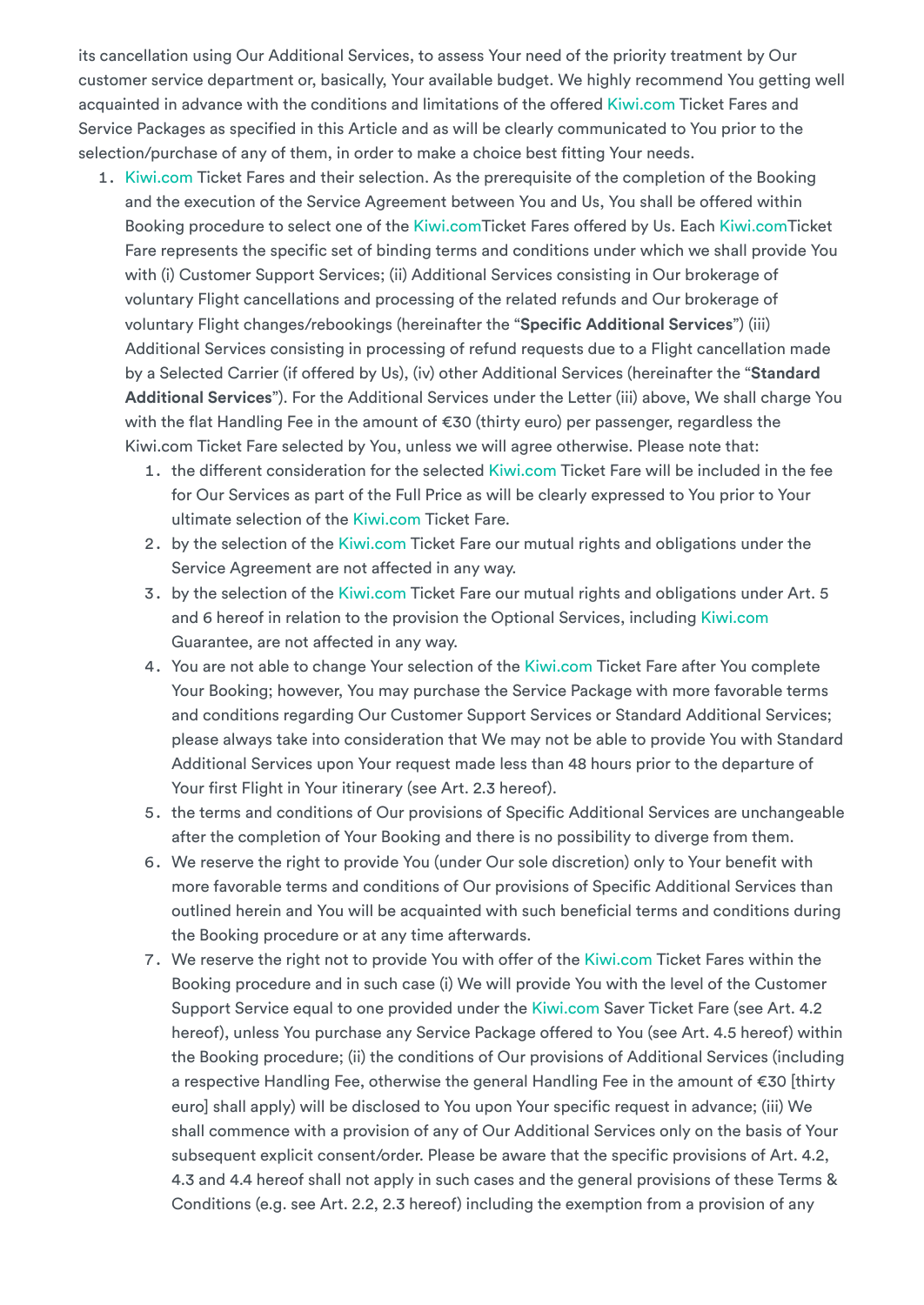Additional Services within the last 48 hours prior to the departure of Your first Flight in Your itinerary (see Art. 2.3 hereof) shall apply instead.

2. [Kiwi.com](https://www.kiwi.com/en/) Ticket Fares – specific terms and conditions. You may choose one of the following [Kiwi.com](https://www.kiwi.com/en/) Ticket Fares:

| Kiwi.com<br><b>Ticket</b><br>Fares:                                                                                  | <b>Saver</b>                                                                                            | <b>Standard</b>                                                                                   | <b>Flexi</b>            |
|----------------------------------------------------------------------------------------------------------------------|---------------------------------------------------------------------------------------------------------|---------------------------------------------------------------------------------------------------|-------------------------|
| <b>The Service</b><br>Package<br>included<br>(see below)                                                             | <b>NONE</b>                                                                                             | <b>PLUS SERVICES</b>                                                                              | <b>PREMIUM SERVICES</b> |
| Handling<br>Fee for<br>Standard<br>Additional<br><b>Services</b>                                                     | €30 (thirty Euros)<br>per every request for<br>any Standard<br><b>Additional Service</b><br>per Booking | €10 (ten Euros) per<br>every request for any<br><b>Standard Additional</b><br>Service per Booking | <b>NO HANDLING FEE</b>  |
| Customer<br>Support<br>Service-<br>telephone<br>support<br>channel<br>availability<br>(see Art.<br>1.2.13<br>hereof) | <b>BASIC</b>                                                                                            | <b>EXTENDED</b>                                                                                   | <b>EXTENDED</b>         |
| Customer<br>Support<br>Service -<br>caller<br>priority (see<br>Art. 1.2.13<br>hereof)                                | Low                                                                                                     | Medium                                                                                            | High                    |
| Customer<br>Support<br>Service-<br>email<br>support<br>channel<br>availability                                       | <b>NO</b>                                                                                               | <b>YES</b>                                                                                        | <b>YES</b>              |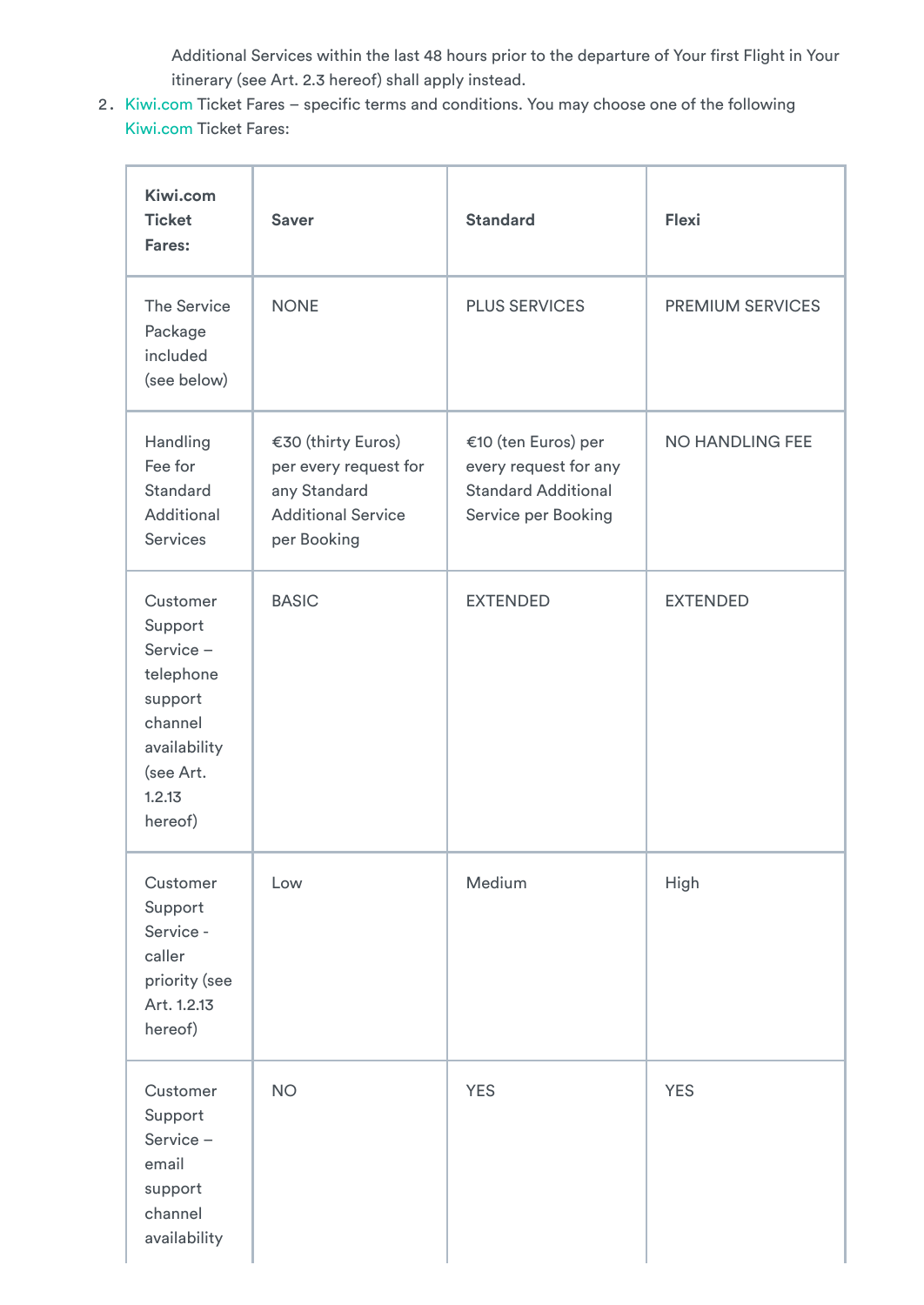| Specific<br>Additional<br>Services-<br>voluntary<br>cancellation<br>and refund<br>processing<br>$-$ the<br>Guaranteed<br>amount of<br>the refund | if the Booking value<br>of the original<br>(cancelled) Booking<br>equals or exceeds<br>€20 (equivalent<br>amount in selected<br>currency), We will<br>pay You €10 (ten<br>Euros) or equivalent<br>amount in selected<br>currency per Booking<br>as the Guaranteed<br>amount of the<br>Refund; otherwise<br><b>NO Guaranteed</b><br>amount of the refund<br>will be provided.                                                                         | if the Booking value<br>of the original<br>(cancelled) Booking<br>equals or exceeds<br>€20 (equivalent<br>amount in selected<br>currency), We will<br>pay You €10 (ten<br>Euros) or equivalent<br>amount in selected<br>currency per Booking<br>as the Guaranteed<br>amount of the<br>Refund; otherwise<br><b>NO Guaranteed</b><br>amount of the refund<br>will be provided.                                                                                | We will pay You 90%<br>of the Booking value<br>of the original<br>(cancelled) Booking<br>as the Guaranteed<br>amount of the Refund       |
|--------------------------------------------------------------------------------------------------------------------------------------------------|------------------------------------------------------------------------------------------------------------------------------------------------------------------------------------------------------------------------------------------------------------------------------------------------------------------------------------------------------------------------------------------------------------------------------------------------------|-------------------------------------------------------------------------------------------------------------------------------------------------------------------------------------------------------------------------------------------------------------------------------------------------------------------------------------------------------------------------------------------------------------------------------------------------------------|------------------------------------------------------------------------------------------------------------------------------------------|
| Specific<br>Additional<br>Services-<br>voluntary<br>cancellation<br>and refund<br>processing<br>- Handling<br>Fee                                | if the Booking value<br>of the original<br>(cancelled) Booking<br>equals or exceeds<br>€20 (equivalent<br>amount in selected<br>currency), a Handling<br>Fee due to us<br>amounts to 100% of<br>the Booking value of<br>the original<br>(cancelled) Booking<br>reduced by €10<br>(equivalent amount<br>in selected<br>currency); otherwise<br>the Handling Fee<br>amounts to 100% of<br>the Booking value of<br>the original<br>(cancelled) Booking. | if the Booking value<br>of the original<br>(cancelled) Booking<br>equals or exceeds<br>€20 (equivalent<br>amount in selected<br>currency), a Handling<br>Fee due to us<br>amounts to 100% of<br>the Booking value of<br>the original<br>(cancelled) Booking<br>reduced by €10<br>(equivalent amount in<br>selected currency);<br>otherwise the<br><b>Handling Fee</b><br>amounts to 100% of<br>the Booking value of<br>the original<br>(cancelled) Booking. | Handling Fee due to<br>us amounts to 10% of<br>the Booking value of<br>the original<br>(cancelled) Booking                               |
| Specific<br>Additional<br>Services-<br>flight<br>changes<br>(rebooking)                                                                          | treated like Your<br>request for<br>cancellation of the<br>original<br>Booking/Flight(s)<br>under the conditions<br>of this Kiwi.com                                                                                                                                                                                                                                                                                                                 | treated like Your<br>request for<br>cancellation of the<br>original<br>Booking/Flight(s)<br>without charging any<br>Handling Fee and the                                                                                                                                                                                                                                                                                                                    | treated like Your<br>request for<br>cancellation of the<br>original<br>Booking/Flight(s)<br>without charging any<br>Handling Fee and the |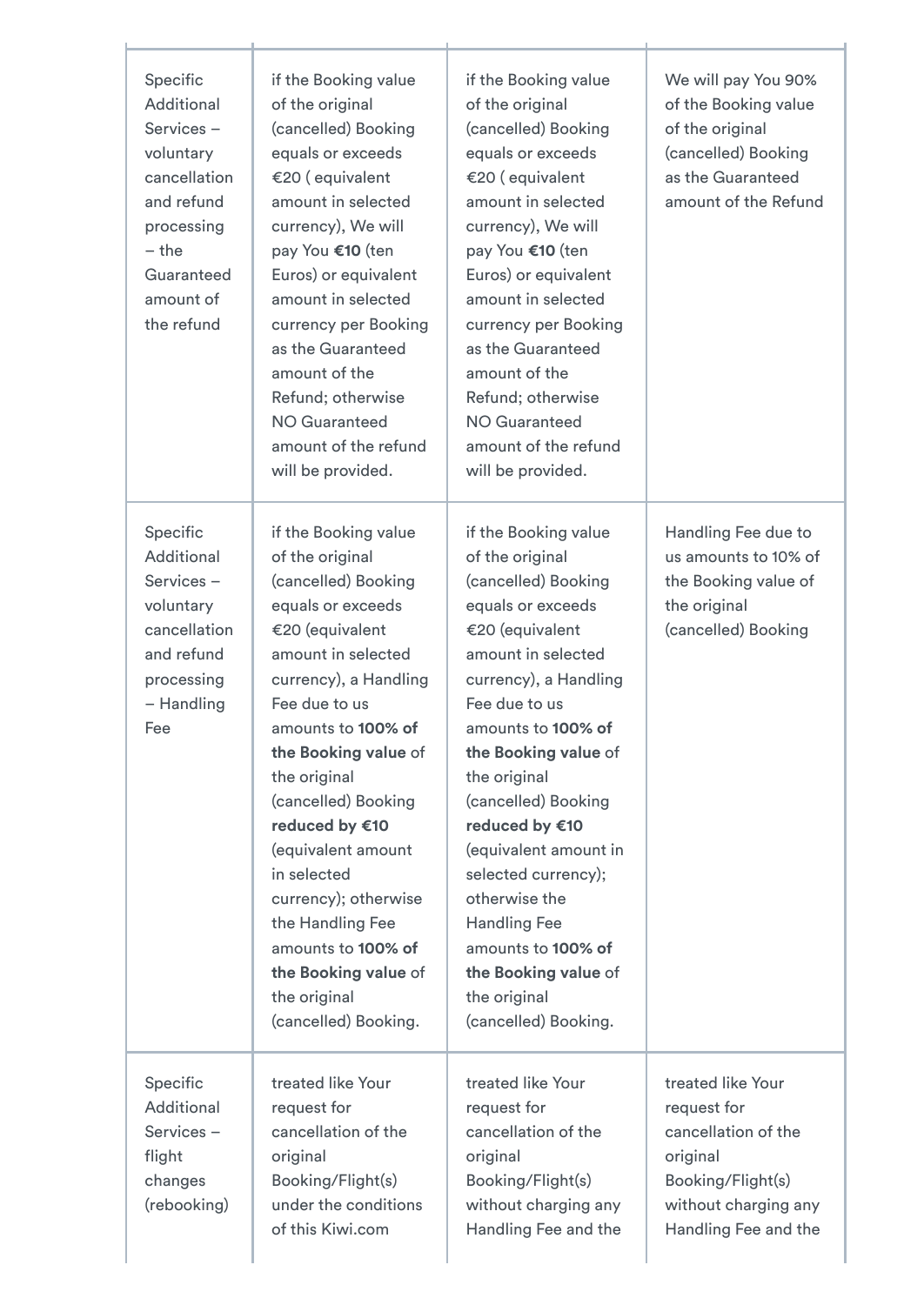|                                                                                                             | Saver Ticket Fare and                                                                                                                                                                                                                                                                                                                                                   | purchase of the new                                                                                                                                               | purchase of the new                                                                                                                                               |
|-------------------------------------------------------------------------------------------------------------|-------------------------------------------------------------------------------------------------------------------------------------------------------------------------------------------------------------------------------------------------------------------------------------------------------------------------------------------------------------------------|-------------------------------------------------------------------------------------------------------------------------------------------------------------------|-------------------------------------------------------------------------------------------------------------------------------------------------------------------|
|                                                                                                             | the purchase of the                                                                                                                                                                                                                                                                                                                                                     | Booking/Flight(s)                                                                                                                                                 | Booking/Flight(s)                                                                                                                                                 |
|                                                                                                             | new                                                                                                                                                                                                                                                                                                                                                                     | using Our Services,                                                                                                                                               | using Our Services,                                                                                                                                               |
|                                                                                                             | Booking/Flight(s)                                                                                                                                                                                                                                                                                                                                                       | when (as the                                                                                                                                                      | when (as the                                                                                                                                                      |
|                                                                                                             | using Our Services,                                                                                                                                                                                                                                                                                                                                                     | Guaranteed amount                                                                                                                                                 | Guaranteed amount                                                                                                                                                 |
|                                                                                                             | when the                                                                                                                                                                                                                                                                                                                                                                | of the refund) 100% of                                                                                                                                            | of the refund) 100% of                                                                                                                                            |
|                                                                                                             | Guaranteed amount                                                                                                                                                                                                                                                                                                                                                       | the Booking value of                                                                                                                                              | the Booking value of                                                                                                                                              |
|                                                                                                             | of the refund for the                                                                                                                                                                                                                                                                                                                                                   | the original                                                                                                                                                      | the original                                                                                                                                                      |
|                                                                                                             | original (rebooked)                                                                                                                                                                                                                                                                                                                                                     | (rebooked)                                                                                                                                                        | (rebooked)                                                                                                                                                        |
|                                                                                                             | Booking/Flight(s)                                                                                                                                                                                                                                                                                                                                                       | Booking/Flight(s)                                                                                                                                                 | Booking/Flight(s)                                                                                                                                                 |
|                                                                                                             | shall be immediately                                                                                                                                                                                                                                                                                                                                                    | shall be immediately                                                                                                                                              | shall be immediately                                                                                                                                              |
|                                                                                                             | deducted from (set                                                                                                                                                                                                                                                                                                                                                      | deducted from (set                                                                                                                                                | deducted from (set                                                                                                                                                |
|                                                                                                             | off against) the Full                                                                                                                                                                                                                                                                                                                                                   | off against) the Full                                                                                                                                             | off against) the Full                                                                                                                                             |
|                                                                                                             | Price of the new                                                                                                                                                                                                                                                                                                                                                        | Price of the new                                                                                                                                                  | Price of the new                                                                                                                                                  |
|                                                                                                             | Booking/Flight(s).                                                                                                                                                                                                                                                                                                                                                      | Booking/Flight(s).                                                                                                                                                | Booking/Flight(s).                                                                                                                                                |
| Specific<br>Additional<br>Services-<br>flight<br>changes<br>(rebooking)<br>- Your<br>payment<br>obligations | if the Booking value<br>of the original<br>(rebooked)<br>Booking/Flight(s)<br>equals or exceeds<br>€20 (equivalent<br>amount in selected<br>currency), You shall<br>pay the Full Price of<br>the new<br><b>Booking/Flight(s)</b><br>reduced by €10;<br>otherwise You shall<br>pay the Full Price of<br>the new<br><b>Booking/Flight(s)</b><br>without any<br>reduction. | You shall pay the Full<br>Price of the new<br>Booking/Flight(s)<br>reduced by 100% of<br>the Booking value of<br>the original<br>(rebooked)<br>Booking/Flight(s). | You shall pay the Full<br>Price of the new<br>Booking/Flight(s)<br>reduced by 100% of<br>the Booking value of<br>the original<br>(rebooked)<br>Booking/Flight(s). |

- 3. [Kiwi.com](https://www.kiwi.com/en/) Ticket Fares general terms and conditions. Please note that:
	- 1. the provision of Additional Services is subject to the general provisions of these Terms & Conditions (e.g. see Art. 2.2, 2.3 hereof); in case of any discrepancy between them and the specific provision of this Article, the specific provision shall prevail.
	- 2. within the provision of Specific Additional Services voluntary cancellation and refund processing – regardless of the amount You will be actually refunded by the Selected Carrier(s), as the outcome of Our Specific Additional Services – voluntary cancellation and refund processing – We guarantee You the specified Guaranteed amount of the refund, that shall be paid to You by Us in advance, without undue delay upon Our acceptance of Your request for cancellation.
	- 3. within the provision of Specific Additional Services voluntary cancellation and refund processing and/or with Specific Additional Services – flight changes (rebooking) – We are exclusively entitled and authorized to make, under Our sole discretion, any reasonable step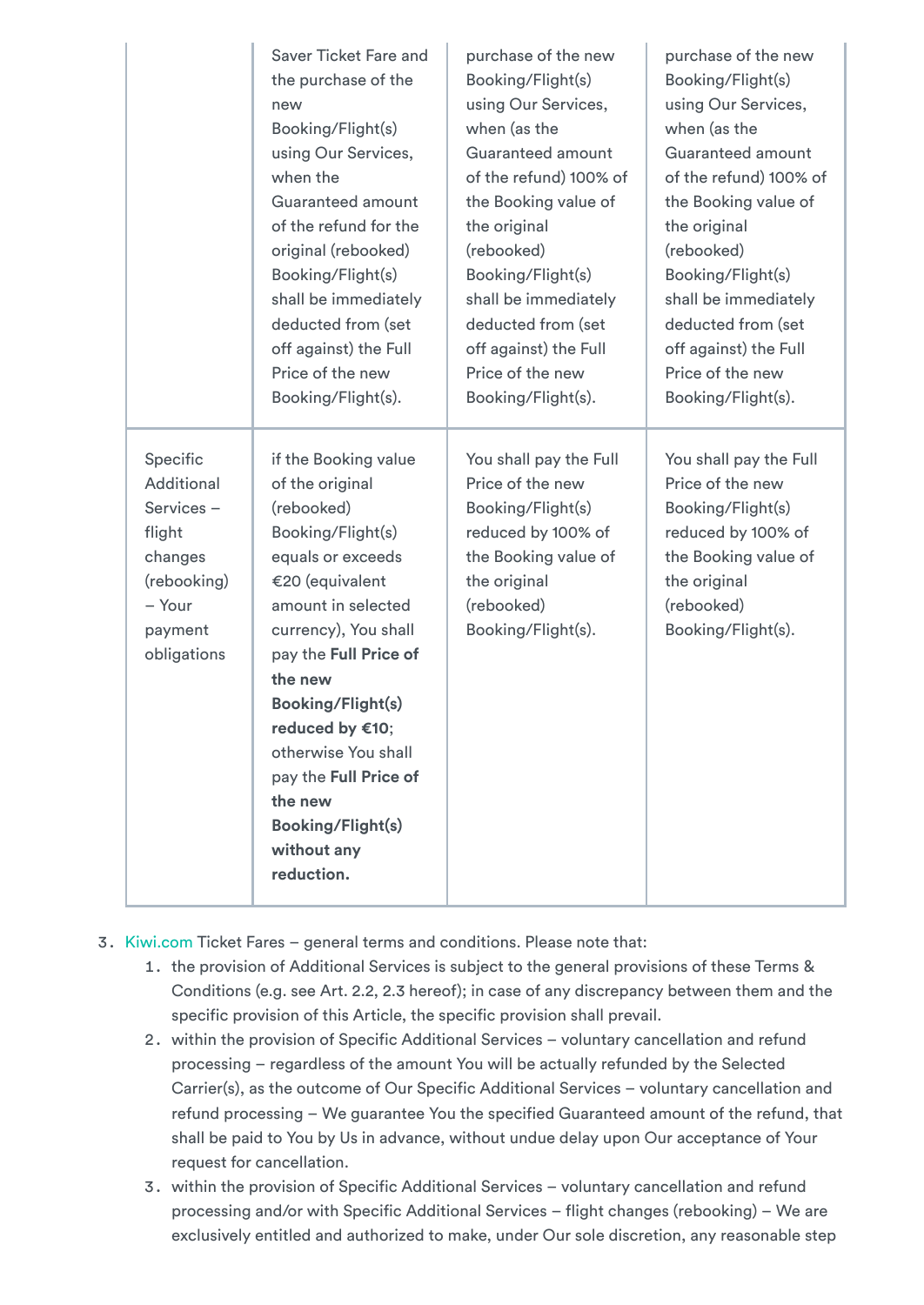to collect (also with cooperation with a third party) the refund from the respective Selected Carrier(s) including the refund for any part of the fare (including airport taxes, local taxes and surcharges constituting the part of such fare) for the unused specific Flight(s) noncancellable and non-changeable under the terms and conditions of the respective Selected Carrier(s). Refunds collected from Selected Carrier(s) will be used as (set off against) Our reimbursement for the Guaranteed amount of the refund provided to You.

- 4. the amount of the Handling Fee for the Specific Additional Services voluntary cancellation and refund processing – shall be charged after the completion of Our collection of the refunds from the respective Selected Carrier(s); Refunds collected from Selected Carrier(s) exceeding the Guaranteed amount of the refund provided to You will be further used as a settlement of (set off against) Our Handling Fee. If the Handling Fee is not fully covered We hereby waive the remaining part of the Handling Fee. We guarantee that You will not be obliged to pay Us subsequently any part of Handling Fee or to return Us any part of the paid Guaranteed amount of the refund.
- 5. within the provision of Specific Additional Services flight changes (rebooking) if the Guaranteed amount of the refund for the original (rebooked) Booking/Flight(s) to be deducted from (set off against) the Full Price of new Booking/Flight(s) exceeds the Full Price of new Booking/Flight(s), We shall not refund You the difference.
- 6. the Booking value We refer to as to the base for calculation of the Guaranteed amount of the refund and the amount of Handling Fee for Specific Additional Services represents the base fares of Flight(s) tickets and any carriage-related services contained in the cancelled/rebooked Booking/Flight(s) including the airport charges, fuel charges and VAT; any of Our fees for Our Services, Handling Fees or prices of Service packages are entirely non-refundable.
- 4. [Kiwi.com](https://www.kiwi.com/en/) Ticket Fare Exemptions and limitations. Please be informed that
	- 1. We may not provide You with Specific Additional Services voluntary cancellation and refund processing and/or with Specific Additional Services – flight changes (rebooking) – upon Your request (i) received by Us less than 48 hours prior to the departure of Your first (outbound) Flight in Your itinerary; or (ii) in cases that Your Booking (any Flight included), is affected by Flight delays, change or cancellation caused by extraordinary circumstances which could not have been avoided even if all reasonable measures had been taken. Such circumstances may, in particular, occur in cases of political instability, meteorological conditions incompatible with the operation of the flight concerned, security risks, unexpected transport safety shortcomings and strikes that affect the operation of an operating air carrier, significant limitation of airport(s), bus and train station(s) and/or other transition places operation, as well as bankruptcy, and/or insolvency or termination of 50% or more of all flights of the Selected Carrier or any other effect which significantly limits or disables the Selected or operating Carrier to provide its services. Please note that in these cases We will make Our best effort to recommend You an alternate transportation for You in order to eliminate inconveniences that You may incur in relation to this matter.
	- 2. the terms and conditions of the provision of Specific Additional Services voluntary cancellation and refund processing – under the [Kiwi.com](https://www.kiwi.com/en/) Ticket Fares are applicable for the cancellation of the whole Booking only; We shall not provide You with these Specific Additional Services in case of requested partial cancellation of Your Booking (regarding only some Flights or passengers included) or if the Booking is voluntarily cancellable with the respective Selected Carrier(s) only in its part.
	- 3. We shall provide You with the Specific Additional Services flight changes (rebooking) under the terms and conditions of respective [Kiwi.com](https://www.kiwi.com/en/) Ticket Fare only for the requested rebooking of the whole Booking or any Flight(s) contained in the Booking, provided that a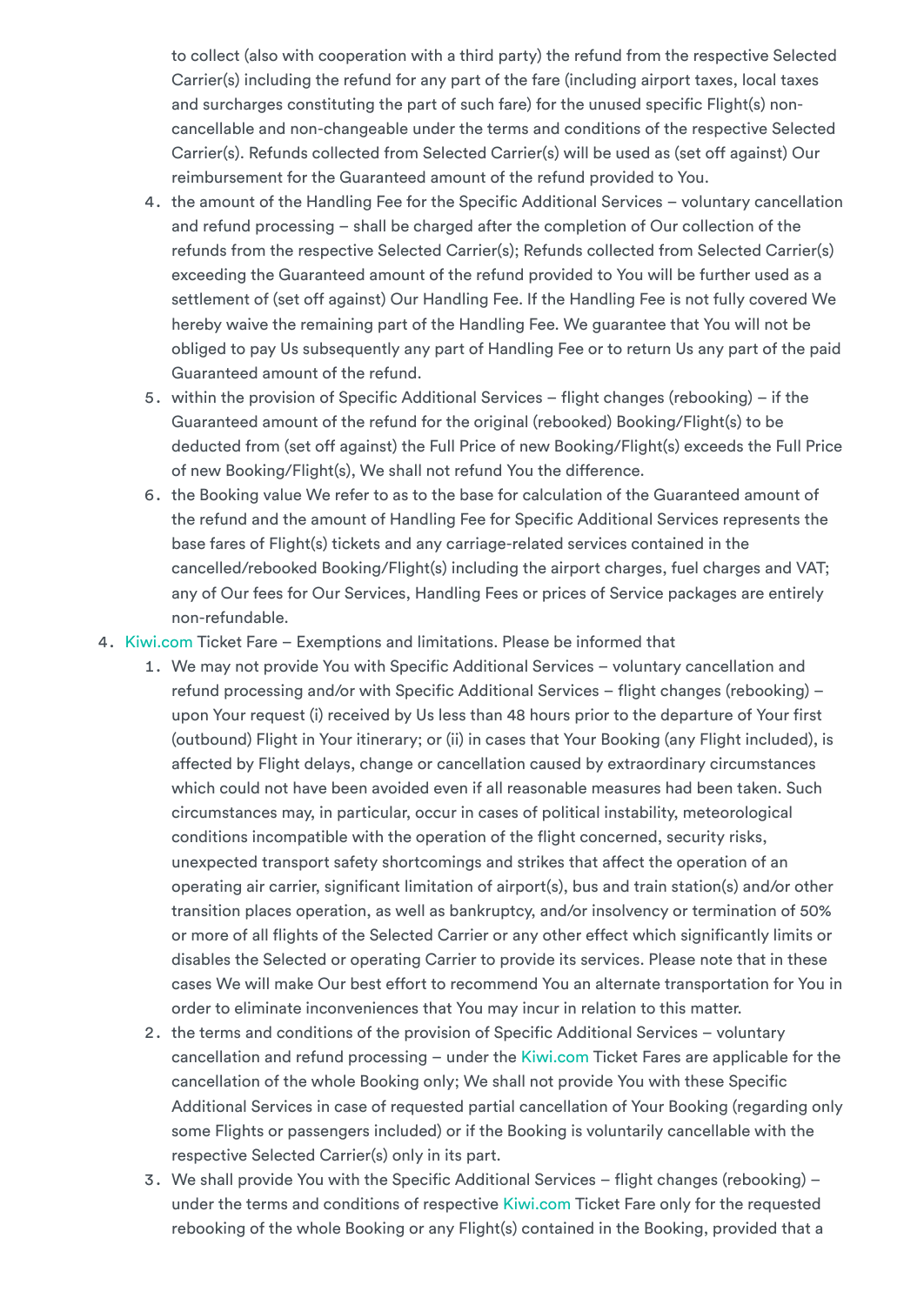requested change of any Flight(s) will not detrimentally affect the usability of any other Flight(s) contained in Your Booking (under Our sole discretion based on reasonable consideration, including, but not limited to, minimum connection times in the respective transfer destinations of Your Flight itinerary) and We shall not provide You with Specific Additional Services – flight changes (rebooking) – regarding only some passengers included in the Booking).

- 4. the terms and conditions of the provision of Specific Additional Services flight changes (rebooking) – under the [Kiwi.com](https://www.kiwi.com/en/) Standard or [Kiwi.com](https://www.kiwi.com/en/) Flexi Ticket Fares are applicable for Your first rebooking request regarding every Flight of Your Booking. We will process Your second and any following request for rebooking of any Flight of Your Booking or any following request for Specific Additional Services – voluntary cancellation and refund processing regarding Your Booking under the conditions of [Kiwi.com](https://www.kiwi.com/en/) Saver Ticket Fare.
- 5. the terms and conditions of the provision of Specific Additional Services voluntary cancellation and refund processing – under any of [Kiwi.com](https://www.kiwi.com/en/) Ticket Fares are not applicable for refunds and the alternate transportation offers provided by Us under the [Kiwi.com](https://www.kiwi.com/en/) Guarantee.
- 6. Our offer for the provision of Specific Additional Services under the terms and conditions of any of the [Kiwi.com](https://www.kiwi.com/en/) Ticket Fares is made with an assumption of You acting in good faith. Should We, under Our sole discretion, have a suspicion that You have selected the specific [Kiwi.com](https://www.kiwi.com/en/) Ticket Fare and/or You have requested the Specific Additional Service and/or You have acted subsequently in bad faith, We may suspend any of Our payments or settlements of Your claim for the Guaranteed amount of the refund for the necessary period of time and We may investigate the issue; if We conclude on the basis of Our investigation that the suspicion was justified with reasonable certainty, We may retain or claim the amount of the already provided Guaranteed amount of the refund as the additional Handling Fee without Your right for any compensation, reimbursement or refund. You shall be deemed to act in bad faith especially when:
	- 1. You, selecting [Kiwi.com](https://www.kiwi.com/en/) Standard or [Kiwi.com](https://www.kiwi.com/en/) Flexi Ticket Fare, make more than three Bookings with overlapping Flight itineraries with initial intention to use only one or none of them and cancel the remaining Bookings
	- 2. You (also in collaboration with third parties) make Bookings and subsequently request the provision of Specific Additional Services with the initial intention to financially harm Us or with the sole intention of gaining a financial profit
	- 3. You utilize the Flight(s) You requested to be cancelled by Us within provision of Our Specific Additional Services and You were paid the Guaranteed amount of the refund for
	- 4. You cancel any of Your Flight(s) and request or collect the corresponding refunds from Selected Carrier(s) on your own behalf while You also request Us for the provision of Our Specific Additional Services and You are provided with the Guaranteed amount of the refund by Us.
- 5. Service Packages and their purchase. We offer You the option to get more favorable terms and conditions of Our provision of Customer Support Services and Standard Additional Services (however, not of the Specific Additional Services) by purchasing one of two offered Service Packages. As far as the [Kiwi.com](https://www.kiwi.com/en/) Standard Ticket Fare and [Kiwi.com](https://www.kiwi.com/en/) Flexi Ticket Fare already contain the respective Service Packages (see Art. 4.2 hereof), within the Booking procedure, You will be offered separately by both Service Packages only if You select the [Kiwi.com](https://www.kiwi.com/en/) Saver Ticket Fare. Within the Booking procedure, You will also be offered by the upgrade to highest Premium Services Package if You select the [Kiwi.com](https://www.kiwi.com/en/) Standard Ticket Fare. However, post-booking, You may always purchase for Your active Booking the respective higher-level Service Package via the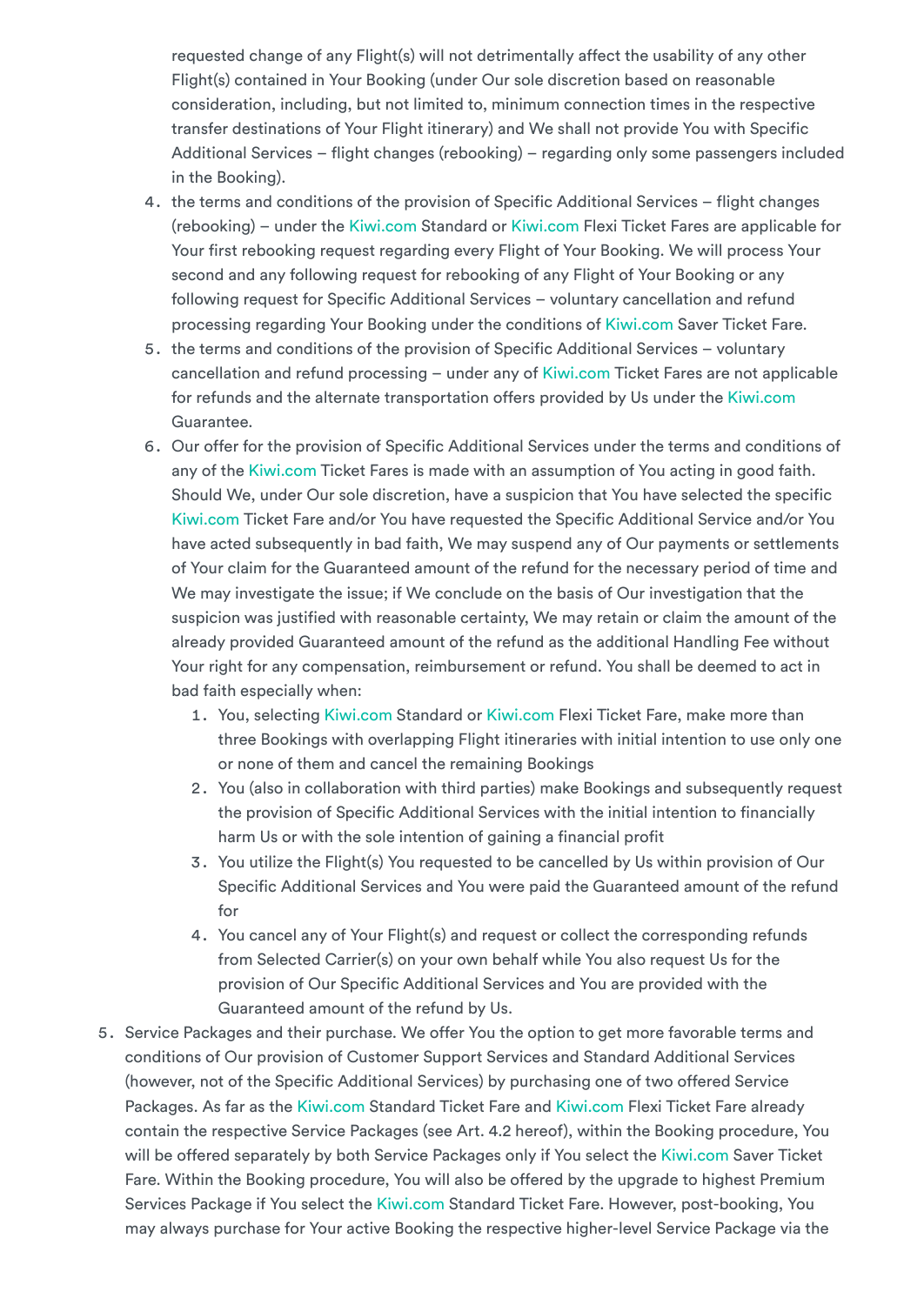section of Our Website where You can manage Your Booking(s) or contacting Us using Our Customer Support Services. We may, under Our sole discretion, offer You, while You are requesting Us for the provision of Standard Additional Services, the specific Service Package if We consider it to be ultimately a more favorable solution regarding Your request, however We are not obliged to do so and We bear no liability for Your decision about (non-)purchasing the specific Service Package. Please note that:

- 1. Service Packages are effective subject to Your timely payment of their price, which will be clearly expressed to You prior to the completion of Your ultimate purchase.
- 2. by purchasing any Service Package Our mutual rights and obligations under the Service Agreement are not affected in any way.
- 3. by purchasing any Service Package Our mutual rights and obligations under Art. 5 and 6 hereof in relation to the provision of the Optional Services, including [Kiwi.com](https://www.kiwi.com/en/) Guarantee, are not affected in any way.
- 6. Service Packages specific terms and conditions. You may purchase any of the following Service Packages (Plus Services Package and Premium Services Package):

| <b>Default</b><br><b>Services/Service</b><br>Packages:                                                        | <b>Basic Services</b><br>(default)                                                                      | <b>Plus Services</b><br>Package                                                                      | <b>Premium</b><br><b>Services</b><br>Package |
|---------------------------------------------------------------------------------------------------------------|---------------------------------------------------------------------------------------------------------|------------------------------------------------------------------------------------------------------|----------------------------------------------|
| Handling Fee for<br><b>Standard Additional</b><br><b>Services</b>                                             | €30 (thirty Euros)<br>per every request for<br>any Standard<br><b>Additional Service</b><br>per Booking | €10 (ten Euros) per<br>every request for<br>any Standard<br><b>Additional Service</b><br>per Booking | <b>NO</b><br><b>HANDLING</b><br><b>FEE</b>   |
| <b>Customer Support</b><br>Service - telephone<br>support channel<br>availability (see Art.<br>1.2.13 hereof) | <b>BASIC</b>                                                                                            | <b>EXTENDED</b>                                                                                      | <b>EXTENDED</b>                              |
| <b>Customer Support</b><br>Service - caller priority<br>(see Art. 1.2.13 hereof)                              | Low                                                                                                     | Medium                                                                                               | High                                         |
| <b>Customer Support</b><br>Service - e-mail<br>support channel<br>availability                                | <b>NO</b>                                                                                               | <b>YES</b>                                                                                           | <b>YES</b>                                   |

7. Service Packages - general terms and conditions. Please note that the provision of Additional Services is subject to the general provisions of this Terms & Conditions (e.g. see Art. 2.2, 2.3 hereof); in case of any discrepancy between them and the specific provision of this Article, the specific provision shall prevail.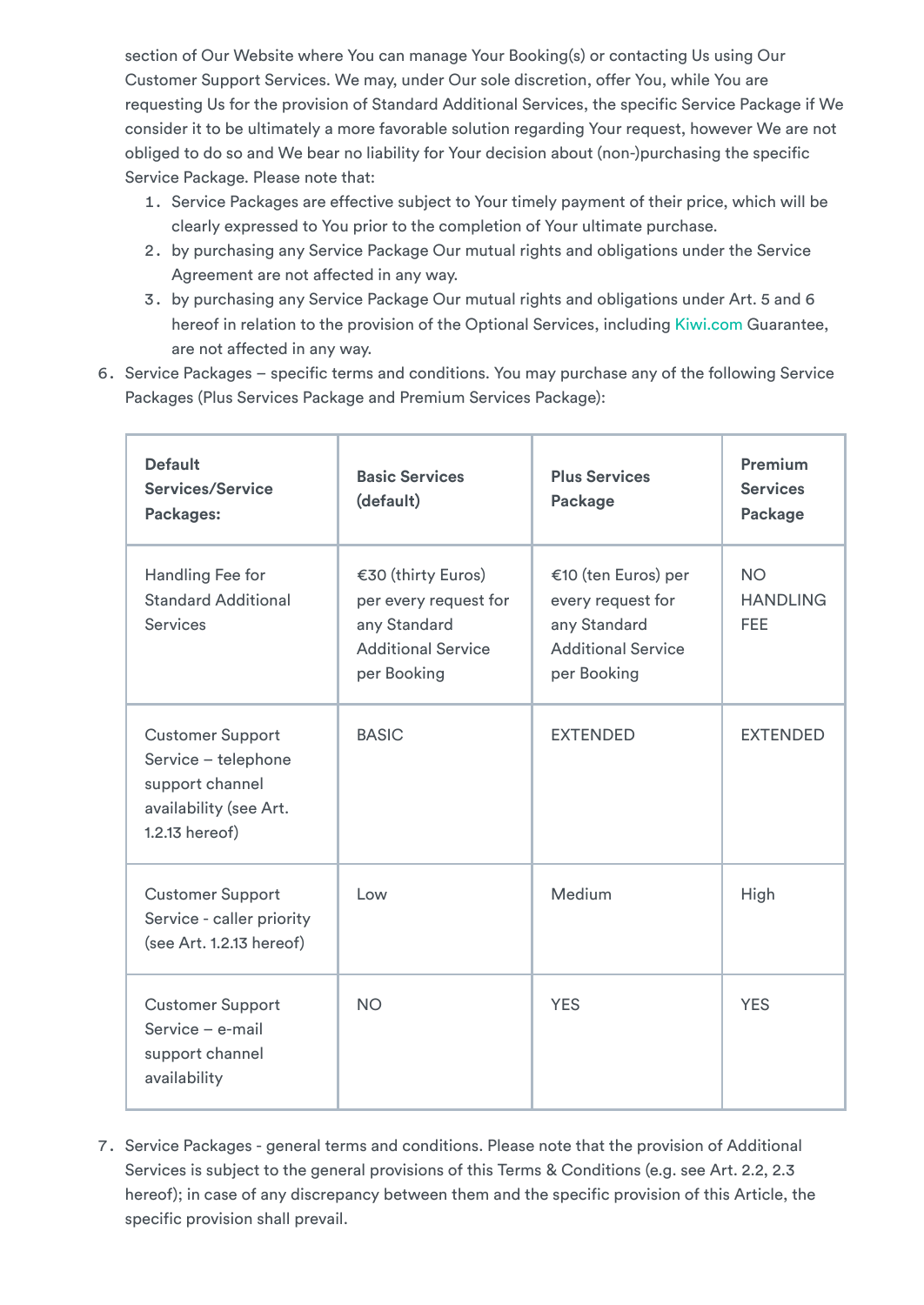8. No-show refund processing. Providing You have not utilized any of Your non-cancelled Flight booked with Us and this case does not fall under [Kiwi.com](https://www.kiwi.com/en/)Guarantee under Art. 5 and 6 hereof, You hereby authorize and instruct Us to request and collect on Your behalf any refund for the specific Flight(s) (including the refund for certain airport taxes, local taxes and surcharges constituting the part of such fare) from the respective Selected Carrier(s) (hereinafter the "Noshow refunds"), but not earlier than fifteen days as of the scheduled departure of the (outbound part of the) first respective Flight (unless You have explicitly requested earlier processing ). You hereby agree that We shall charge You for the processing of these No-show refunds with the special processing fee amounting to €59 (fifty nine Euros) for every Flight that shall be exclusively set off against the amount actually collected No-show refund; if the special processing fee exceeds the total amount of the No-show refund collected by Us, We shall waive the part of this fee in the amount of the difference and the ultimate amount of the fee never exceeds the actually collected amount of the No-show refund. Please note that You are entitled to contact the respective Selected Carrier(s) first and seek these No-show refunds without Our assistance and We shall consequently lose Our aforementioned authorization.

#### <span id="page-17-0"></span>**Article 5. Kiwi.com Guarantee Optional Services – Flight Disruptions**

A key part of Our Service is to provide You with tailored Flight itineraries with low risk of missed Flight Connections and related disruptions to Your travel plans. As an additional safeguard, We may provide You with the offer of Our paid extended guarantee for the usability of the Flight itinerary brokered by Us within Our Services in case Your booking is affected by a Flight Disruption (inclusive of any other means of transportation), in the form of Our exclusive and unique assistant services (in accordance with the terms outlined further below in this Art. 5), called the [Kiwi.com](https://www.kiwi.com/en/) Guarantee (hereinafter the "[Kiwi.com](https://www.kiwi.com/en/) Guarantee"). [Kiwi.com](https://www.kiwi.com/en/) Guarantee is provided as an integral part of Our Services pursuant to the Service Agreement (or to the Addendum to the Service Agreement if [Kiwi.com](https://www.kiwi.com/en/) Guarantee is purchased after the Booking is made).

Please note that even in case You will not purchase [Kiwi.com](https://www.kiwi.com/en/) Guarantee, in line with Our communication during the Booking procedure, if necessary, We are prepared to provide You with free assistance in the situation of the Flight Disruption affecting Your Flight itinerary not consisting of a single Flight or of multiple Flight Connections issued as the single e-ticket by the Selected Carrier, provided that this Flight Disruption was not announced to You by the respective Selected Carrier or Us more than 1 hour prior to the departure of the first concerned Flight affected by the Flight Disruption, when the rule of Art. 5.1 b), Point 1 hereof (offer of alternate transportation) will be applied analogically (hereinafter the "Transfer Protection"). The terms as specified in Art. 5.2, 5.3, 5.5, and Art. 6 (except for Art. 6.5) hereof shall apply accordingly in case You opt in for any remedy under the Transfer Protection offered by Us. This includes Art. 6.3, which sets out the limitation in the case of a Force Majeure. For the avoidance of doubt, in case of the provision of the Transfer Protection service, the Art. 6.5 does NOT apply and the assignment of your claims thereunder shall not take place. The Transfer Protection services, if applicable, constitute the part of Our Services, provided under the Service Agreement. Any reference to the [Kiwi.com](https://www.kiwi.com/en/) Guarantee in other provisions of these Terms & Conditions shall be deemed the reference also to the Transfer Protection, if appropriate.

The aim and scope of Our [Kiwi.com](https://www.kiwi.com/en/) **Guarantee** is to ensure that You either get to Your final Destination, or You are provided with the [Kiwi.com](https://www.kiwi.com/en/) Credit usable for Your future Bookings with Us, allowing You to accommodate Your present or future travel preferences at Your will, or a monetary refund (under the terms of this Art. 5). For this purpose, We undertake to You that in situations of the Flight Disruption, We shall upon activation of [Kiwi.com](https://www.kiwi.com/en/) Guarantee, offer You reasonable alternate Flight(s) or other means of transportation to Your Destination, or a refund in the monetary form (under the terms of this Art. 5) or in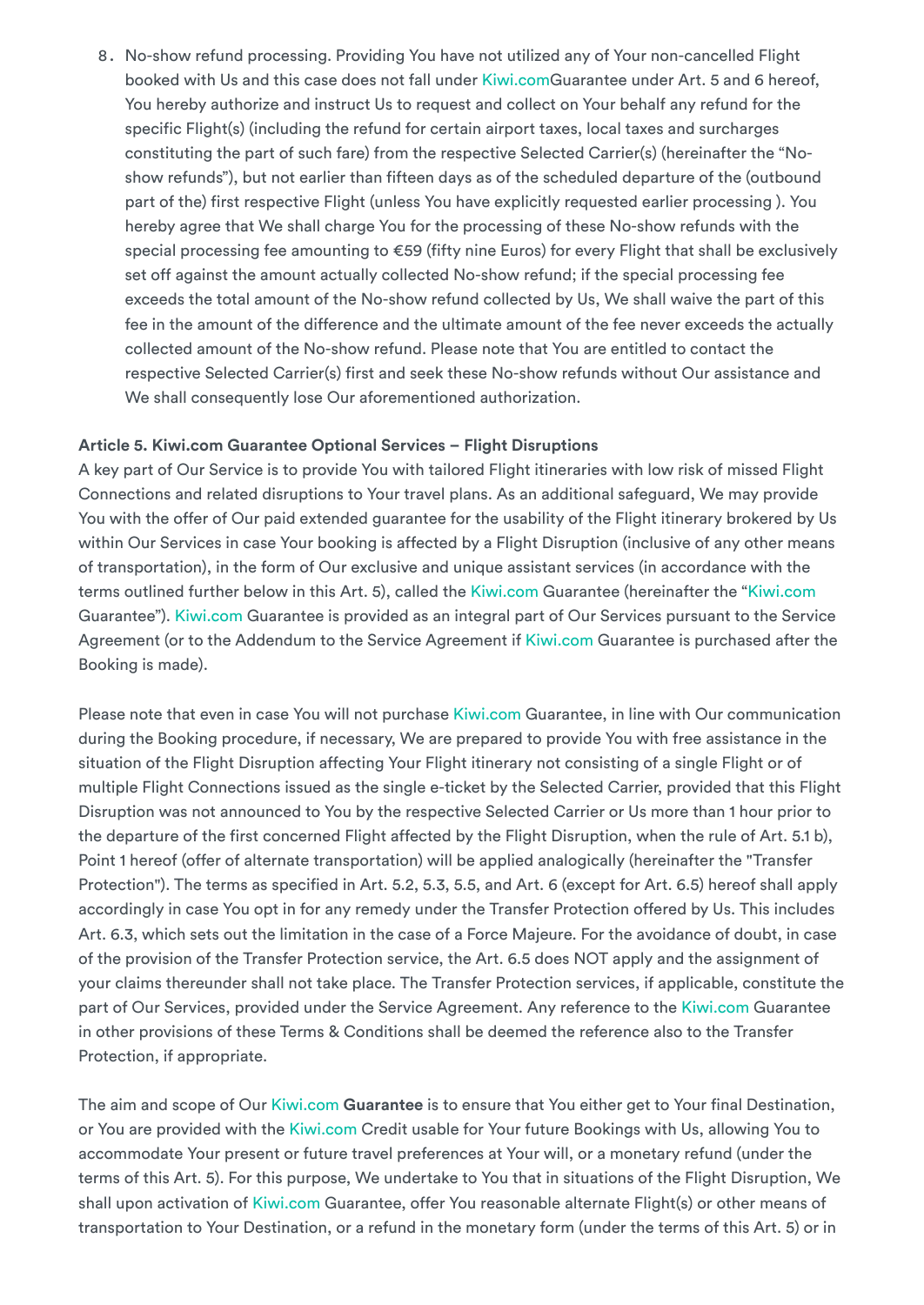the form of [Kiwi.com](https://www.kiwi.com/en/) Credit enabling You to purchase our Services and Additional Services up to the value of Your earned and unexpired or unused [Kiwi.com](https://www.kiwi.com/en/) Credit in the future regardless of whether You use them for Your travel to the original final Destination or for any future travel booked with Us. By virtue of the terms and conditions stated herein We may provide You with a guaranteed solution to the covered events (as further specified herein) which may negatively impact Your journey to Your Destination.

However, please note that the [Kiwi.com](https://www.kiwi.com/en/) Guarantee may only apply in cases when Your Flight(s) is/are affected by the Flight Disruption due to factors which can occur in the standard course of transportation. Given this the [Kiwi.com](https://www.kiwi.com/en/) Guarantee can be applied with limited effect in situations of the impact of force majeure (see Art. 6.3). Furthermore, the [Kiwi.com](https://www.kiwi.com/en/) Guarantee cannot be applied to cases where You make any changes to the Flight schedule(s) without Our previous approval or not through Our customer service department.

Provided that You have purchased Kiwi.com Guarantee and paid the respective consideration for it, the following terms shall apply:

1. [Kiwi.com](https://www.kiwi.com/en/) Guarantee. In particular, the [Kiwi.com](https://www.kiwi.com/en/) Guarantee may only apply in case of covered events, which are split into two categories, based on severity:

## **Scenario A (More than 48 hours before departure)**

More than 48 hours before departure – [Kiwi.com](https://www.kiwi.com/en/) Guarantee stipulated in this Art. 5.1 a) applies only to a Flight Disruption announced by the respective Selected Carrier more than 48 hours prior to departure of the first concerned Flight affected by the Flight Disruption (hereinafter "Scenario  $A$ ").

Under Scenario A, if You are informed about a Flight Disruption, You must inform Us of such a Flight Disruption without undue delay by telephone or e-mail available depending on Your level of Customer Support

Services You have chosen/purchased within the respective [Kiwi.com](https://www.kiwi.com/en/) Ticket Fare and or Service Package. If We are informed first about the Flight Disruption according to Scenario A, We will contact You within a reasonable time after We learn about such Flight Disruption. In either case, after We have been informed about the Flight Disruption according to Scenario A, We will at all times under a qualified event offer You the following solutions (as available), from which you may select one solely at Your discretion:

1. **We will search for alternate transportation to Your Destination.** Should We find an alternate of the price not exceeding the price You paid for all the unused Flight(s), We may offer You (an) alternate Flight(s) or other means of transportation to Your Destination at no additional cost to You. We may also offer You the alternate of the price exceeding the price You paid for all the unused Flight(s) when the difference between the price of the offered alternate and the price of unused Flights must be paid by You, if selected. In case We are unable to provide You with the offered alternate Flight(s) or other means of transportation for You online, upon Our confirmation, You may purchase ticket(s) for alternate transportation to Your original final destination, as agreed upon by Us and You, at the airport or other place of transition and, at Our discretion, We may refund You the pre-agreed price of such ticket(s) up to the price You paid for all the unused Flight(s) under the conditions given in Art. 6. hereof. Please note that You are always obliged to contact Us and obtain Our confirmation before purchasing ticket(s) for the alternate transportation on Your own, otherwise You will not be entitled to the refund of its price hereunder. Please note that any extra services or further upgrades to the agreed-upon alternate ticket(s) will not be covered by Us.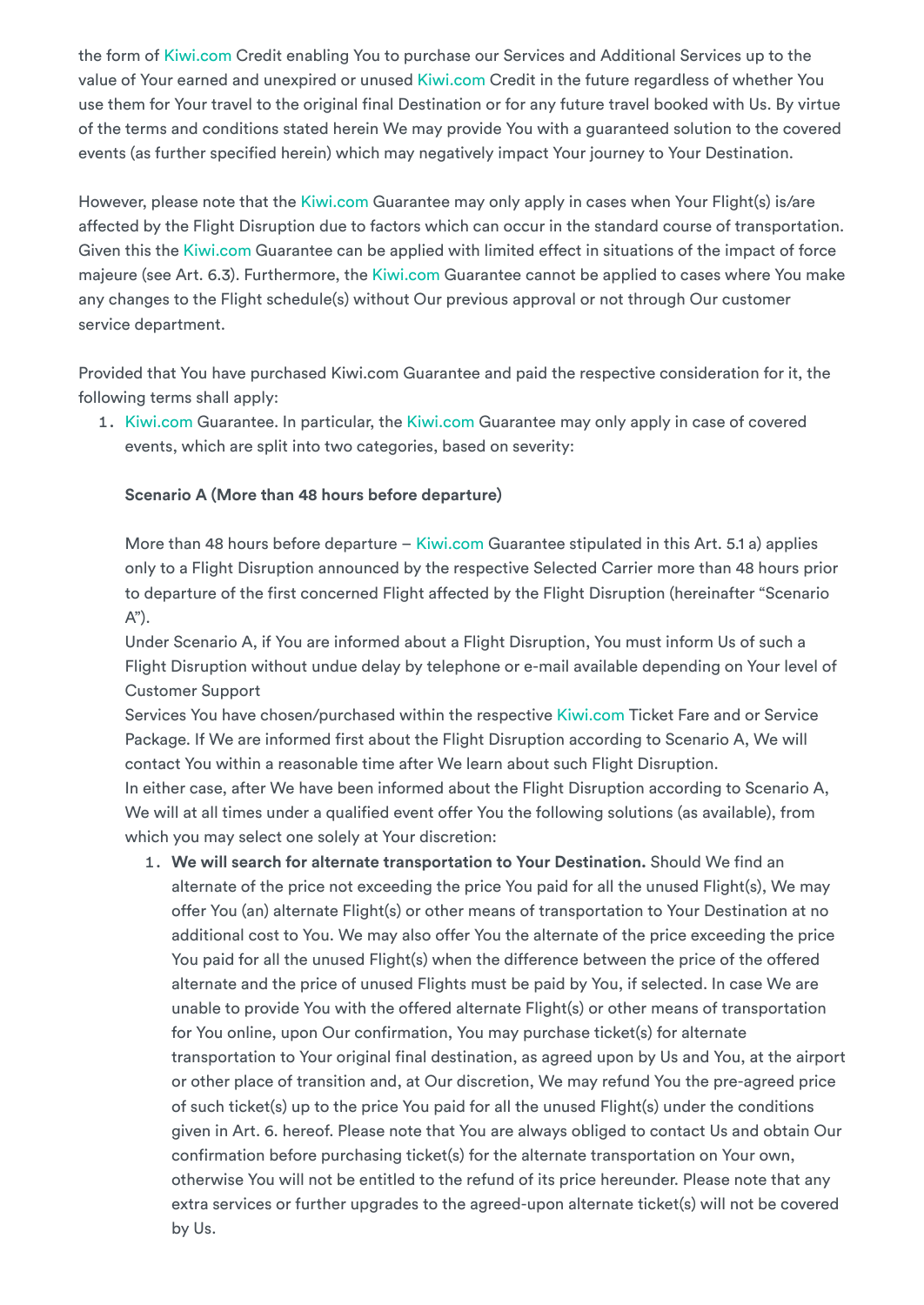2. **We will offer You the [Kiwi.com](https://www.kiwi.com/en/) Credit of the value corresponding at least to the price You paid for all the unused Flights of Your itinerary.**

**If You decide not to use any above-mentioned options offered to You under the [Kiwi.com](https://www.kiwi.com/en/) Guarantee, We may offer You (as the alternative to the [Kiwi.com](https://www.kiwi.com/en/) Guarantee) the provision of the Additional Services consisting in processing the cancellation of all the unused Flight(s) included in Your itinerary and refund requests for prices of these Flights with the Selected Carrier(s) due to the Flight Disruption - see Art. 4.1, Letter (iii) hereof. Please note that the specific terms of the [Kiwi.com](https://www.kiwi.com/en/) Ticket Fares shall not apply in this case. You are obliged to reply to Us promptly after receiving Our offered solution(s) under the [Kiwi.com](https://www.kiwi.com/en/) Guarantee, but in all cases within the reasonable time before the time of the scheduled departure of the first Flight of Your itinerary. Please note that Our offer may be changed due to the availability of the offered solutions. After the time of the scheduled departure of the first Flight of Your itinerary, if not accepted by You, this offer is null and void, thus You will not be entitled to the [Kiwi.com](https://www.kiwi.com/en/) Guarantee in this matter.**

**Scenario B (Less than 48 hours before departure or with itinerary in progress)**

**Less than 48 hours before departure or itinerary in progress - The [Kiwi.com](https://www.kiwi.com/en/) Guarantee stipulated in this Art. 5.1 b) applies only to a Flight Disruption announced by the respective Carrier less than/equal to 48 hours prior to the departure and/or after departure of the first concerned Flight, affected by the Flight Disruption (hereinafter referred as "Scenario B"). In this case, if You are informed about a Flight Disruption under Scenario B, You are obliged to inform Us of such a Flight Disruption without undue delay either by telephone or via the specific dedicated communication channel - online chat as available on the section of Our Website where You can manage Your Booking(s). If We are informed first about the Flight Disruption under Scenario B, We will contact You within a reasonable time after We learn about it.**

**After We have been informed about the Flight Disruption under Scenario B, You may choose one of the following solutions (as available) at Your discretion:**

- **1. We will search for alternate transportation to Your Destination and should We find a reasonable alternate We may offer You (an) alternate Flight(s) or other means of transportation to Your Destination at no additional cost to You. In case We are unable to buy the offered alternate Flight(s) or other means of transportation for You online, upon Our confirmation, You may purchase ticket(s) for alternate transportation to Your original final Destination, if agreed upon by Us and You, at the airport or train station and, at Our discretion, We may refund You the pre-agreed price of such ticket(s) under the conditions in Art 6. hereof. In case We are unable to find (a) reasonable alternate Flight(s) or other means of transportation due to a disproportionate price difference between the potential alternate transportation and the original price for the unused Flights, We may agree with You on Our proportional contribution to the costs associated with the mutually agreed alternate transportation. This option will be determined and agreed upon on a case-by-case basis. Please note that You are always obliged to contact Us and obtain Our confirmation before purchasing ticket(s) for the alternate transportation on Your own, otherwise You will not be entitled to the refund of its price hereunder. Please note that any extra services or upgrades to the agreed-upon alternate ticket(s) will not be covered by Us.**
- **2. We may offer You the [Kiwi.com](https://www.kiwi.com/en/) Credit of the value corresponding at least to the price You paid for all the unused Flights of Your itinerary.**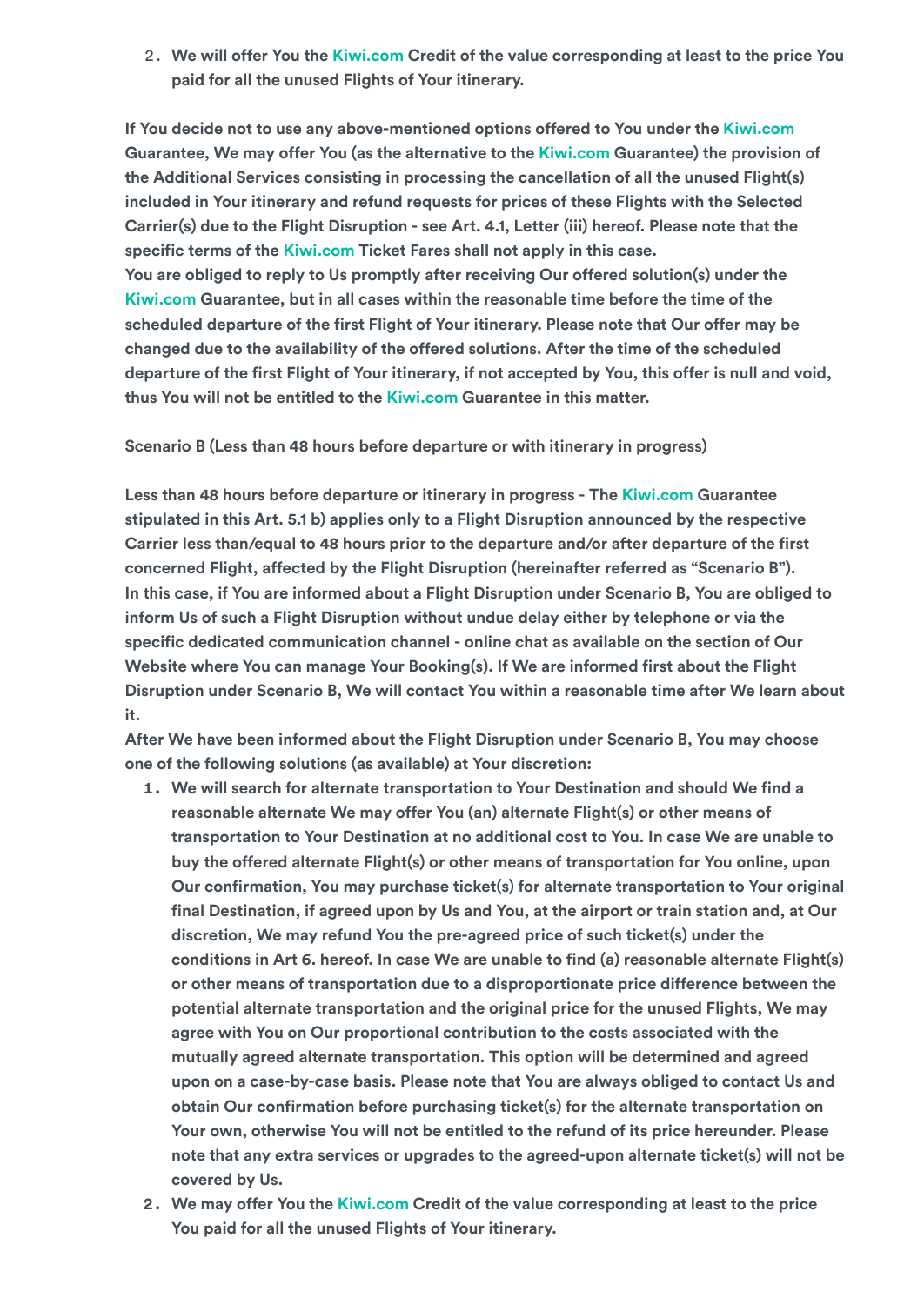**3. We may refund You the price You paid for all the unused Flights under the conditions specified herein.**

**You are obliged to reply to Us about Your choice promptly after receiving Our information about the offered solution, but in all cases up to 24 hours after the time of the scheduled departure of the first Flight of Your itinerary. Please note that Our offer may be changed due to** the availability of the offered solutions. After the lapse of these 24 hours or any shorter term for **replies the offer expires and You are no longer entitled to the [Kiwi.com](https://www.kiwi.com/en/) Guarantee in this matter.**

- 2. Multi-city routes. Should there be a Flight Disruption of the Flight(s) to Your interim destination, this interim destination will be considered as the final Destination and the [Kiwi.com](https://www.kiwi.com/en/) Guarantee rules provided herein will apply adequately. Please note, however, that with regard to the character of the Multi-city route itineraries and the fact that a Flight Disruption of any of the Flight(s) in Your itinerary can affect any of the previous or the following Flight(s), including those to the other interim destination(s), We are unable to guarantee the time schedule and presence in (each of) Your interim destination(s). Please contact Us without undue delay once You are informed about any Flight Disruption(s) in order to resolve this situation with Our customer service department. We will make Our best efforts to find and offer to You a solution which will be suitable to Your preferences, yet, please note that the options are limited as to the possible reasonable alternates available due to the character of Multi-city route itineraries.
- 3. Communication and notices. In the absence of any evidence of earlier receipt, any of Our notices or other communication sent or otherwise communicated to You is deemed to be given on the date and at the time of transmission of the notice with confirmation of uninterrupted transmission, if the notice is delivered using a method of distant communication, or on the day and at the time on which the return confirmation was wrongfully refused, but in any case no later than after the lapse of 24 hours after the notice is sent by Us using e-mail, telephone text message (SMS) or any other method of distant communication to the email address or telephone number or other communication channel that You stated within the Booking or otherwise communicated earlier to Us. For the avoidance of doubt , please note that any of Our notices is deemed to be given and delivered to You after the lapse of 24 hours of sending Our first notice regarding the matter to Your email, mobile phone or other communication channel. In case You do not reply to Us in reaction to such a notice in accordance with Art. 5.1 a) and/or 5.1 b) hereof be aware that Your claim to the [Kiwi.com](https://www.kiwi.com/en/) Guarantee is no longer valid.
- 4. Special Optional Services. The services specified below in Art. 5.4.1, 5.4.2 and 5.4.3 hereof may apply when Scenario B stipulated in Art. 5.1 Letter b) hereof occurs within Our [Kiwi.com](https://www.kiwi.com/en/) Guarantee, or We include such services while providing You with (an) alternate Flight(s) as an offered solution within Scenario A stipulated in Art. 5.1 Letter a) hereof, or in other cases when We choose to provide You with these services. These services can be activated by Our customer service department when You contact them due to a Flight Disruption and You have no legitimate claim for the provision of these Special Optional services as any of these services are solely at Our discretion and need to be pre-agreed once You contact Our customer service department. Please note that in the case of activation of these Special Optional services You will need to cover the expenses for utilization of these Special Optional services and provide Us with a receipt(s) proving Your expenses. We will reimburse Your costs on the basis of such receipts up to the amount specified below.
	- 1. Overnight Accommodation This option may become available to You if Your Flight has been delayed or cancelled at short notice leaving You stranded at the airport or train station for the night and Your alternate Flight connects after midnight (12am) and You would need to stay at the airport or train station for more than 8 hours. The accommodation can also be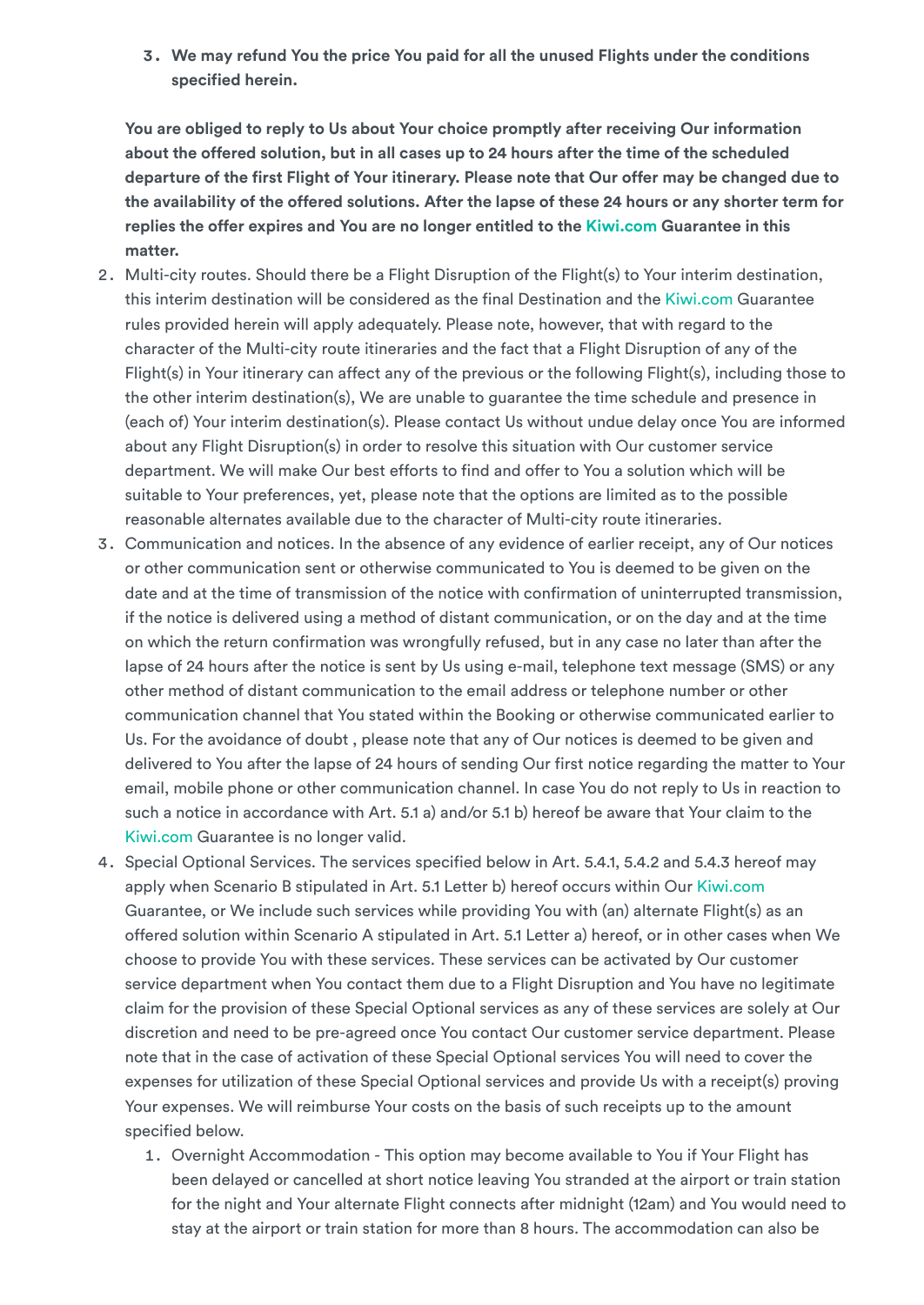provided by Us to You if (i) You have accepted a change offered by Us for a flight departing the next day and (ii) You have accepted Our offer to book a hotel room on Your behalf at Our expense.

- 2. Alternate Transport Should We be unable to book You a Flight Connection because a) all reasonable Flight(s) are sold out and/or b) no such journey exists for the day in question, We may look at other airports or train stations in the area for alternate Flight options. Should this occur, and under the condition that all costs are pre-agreed through Our customer services department, We may contribute towards Your cost of the chosen method of transportation for the transfer between airports and/or train stations. This may include: train, coach or taxi and will include all passengers booked on Your itinerary through Us. The maximum limit for this alternate transport will be €100 (one hundred Euros), inclusive of all passengers.
- 3. Meal & Beverage Compensation Should Your Flight Connection be delayed by more than 4 hours, We are willing to cover the cost of refreshments up to a total of €10 (ten Euros) per passenger booked on Your itinerary through Us.

Should You be offered any of the aforementioned alternates by the Selected Carrier, We are absolved of all responsibility to further compensate and/or reimburse You.

5. Alternate Flight(s) minimum booking processing time. Please note that in cases where We book (an) alternate Flight(s) as a solution provided within the [Kiwi.com](https://www.kiwi.com/en/) Guarantee We are able to arrange the bookings with the respective carriers within the minimum required time for booking processing of these Flight(s) equal to 8 hours. Should You be provided from Our side with the option to choose alternate Flight(s), please be informed that We will make Our best efforts to arrange these bookings within the shortest reasonable time: however, We are not able to guarantee You booking of the alternate Flight(s) departing sooner than 8 hours after Your initial contact with Our customer service or Your entry to the section of Our Website where You can manage Your Booking(s) in order to select Your alternate Flight(s) option.

## <span id="page-21-0"></span>**Article 6. Kiwi.com Guarantee Optional Services – Refunds, Exceptions, Limitations, Claim Assignment and Recovery, Enforcement Services**

- 1. [Kiwi.com](https://www.kiwi.com/en/) Guarantee Remedy Policy. We guarantee to provide You with any [Kiwi.com](https://www.kiwi.com/en/) Guarantee solution under the conditions of Art. 5 hereof in order to assist You in Your situation within the [Kiwi.com](https://www.kiwi.com/en/) Guarantee service, subject to meeting the following conditions:
	- 1. The purchased Flight tickets must be for a Flight offered to You by Us. If You make any changes to the schedule of the flying route booked through Us without Our assistance directly with the Selected or operating Carrier without Our previous approval and You encounter problems, the [Kiwi.com](https://www.kiwi.com/en/) Guarantee is null and void, and thus You will not be entitled to any remedy from Us;
	- 2. We must receive Your request for a refund of or a partial contribution to the price of alternate transportation purchased by You on Your own upon Our confirmation, in compliance with this Art. 5, within 14 days of the date when You were supposed to arrive at Your Destination according to the original Flight schedule;
	- 3. Along with the request for a refund, You must submit to Us an unequivocal and intelligible copy of the receipt of payment for the alternate Flight or other means of transportation and the ticket for the alternate Flight(s) or other means of transportation and at least one of these documents must contain intelligible Flight data (specifically the date and time of the Flight(s) and the place of departure and arrival) or data related to other means of transportation, price information and the passenger's name;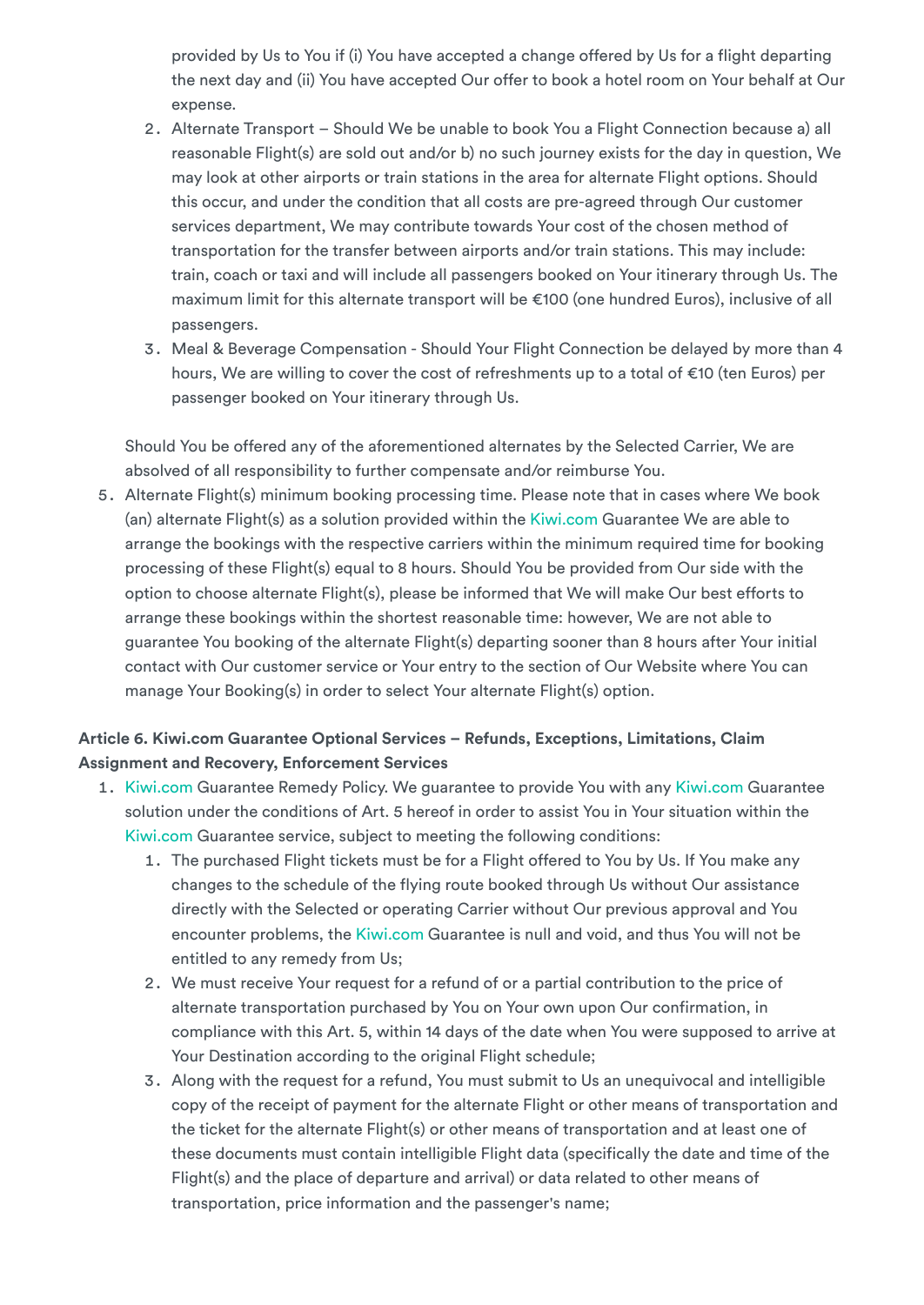- 4. Should You decide to opt for the reimbursement in [Kiwi.com](https://www.kiwi.com/en/) Credit or for the monetary refund, We will reimburse You at least the amount of the full or partial price which was originally paid for Your journey in the respective form under the conditions stipulated herein. In this case, if Your journey consists of more than one leg, and You have already used certain Flight(s), We will reimburse You the amount of the original price of the unused Flight(s). The eventual refund of the original purchase price paid for the respective Flight(s) obtained from the Selected Carrier(s) will be used and consumed by Us against the expenses spent on the selected option in relation to the provision of Our [Kiwi.com](https://www.kiwi.com/en/) Guarantee to You.
- 2. [Kiwi.com](https://www.kiwi.com/en/) Guarantee Exceptions. If You, after entering into the Service Agreement with Us:
	- 1. make any changes to the schedule of the purchased Flight(s) other than through Us; or
	- 2. make any changes within the contact details with any one of the Selected Carrier(s) in relation to Your Booking; or
	- 3. make any changes to Your No-Checked-Bag Itinerary (see Art. 1.2.21 hereof), in particular, You add baggage to Your itinerary or make any other changes to Your Flight(s); Our offer of the [Kiwi.com](https://www.kiwi.com/en/) Guarantee described in Art. 5 hereof will automatically expire and You shall have no claim whatsoever to the performance by Us of any of the [Kiwi.com](https://www.kiwi.com/en/) Guarantee services. This provision does not preclude You from buying (an) alternate Flight(s) in accordance with Art. 5.2 and/or Art. 5.3 hereof – if You do so in compliance with these Terms & Conditions, Our [Kiwi.com](https://www.kiwi.com/en/) Guarantee will remain valid and claimable. On the contrary, should You amend or alter the schedule of the original Flight(s) ordered in the Booking without first confirming with Our customer service department and seeking their approval, the [Kiwi.com](https://www.kiwi.com/en/) Guarantee will become invalid and We will be absolved of all responsibilities in case of any issue that may occur during Your journey.
- 3. Limitation of the [Kiwi.com](https://www.kiwi.com/en/) Guarantee Force Majeure. Please be informed that the [Kiwi.com](https://www.kiwi.com/en/) Guarantee does not apply to cases of Flight Disruptions caused by extraordinary circumstances which could not have been avoided even if all reasonable measures had been taken. Such circumstances may, in particular, occur in cases of political instability, meteorological conditions, governmental restrictions and recommendation incompatible with the operation of the flight concerned, security and health risks, unexpected transport safety shortcomings and strikes that affect the operation of an operating air carrier, significant limitation of airport(s), bus and train station(s) and/or other transition places operation, as well as bankruptcy, and/or insolvency or termination of 50% or more of all flights of the Selected Carrier or any other effect which significantly limits or disables the Selected or operating Carrier to provide its services (hereinafter referred as "Force Majeure"). Please note that in these cases We will make Our best effort to offer You (an) alternate Flight(s) and/or other alternate transportation for You in order to eliminate inconveniences that You may incur in relation to this matter. However, We have no obligation to provide You with the [Kiwi.com](https://www.kiwi.com/en/) Guarantee or otherwise cover the expenses for the alternate Flight(s) and/or other means of transportation for the Flight(s) affected by the effects of Force Majeure as well as other connecting Flight(s), which You were not able to use due to the effect of Force Majeure.
- 4. Refund process and form of a refund. If You are, under these Terms & Conditions, entitled to receive a refund of the price You originally paid Us or another form of refund (including, but not limited to the Guaranteed amount of the refund), it will be refunded using the same payment method as the one You used to pay Us the Full Price (e.g. if you paid for the Booking via payment card, the refund shall be repaid to Your account associated with the respective payment card or if you paid for the Booking using the [Kiwi.com](https://www.kiwi.com/en/) Credit, the refund shall be accredited to You in a form of the [Kiwi.com](https://www.kiwi.com/en/) Credit under the Terms of [Kiwi.com](https://www.kiwi.com/en/) Credit as available [here](https://go.kiwi.com/AOvWL39Ru)). In case you paid for Your Booking using multiple payment methods (e.g. the [Kiwi.com](https://www.kiwi.com/en/) Credit and in the remaining part of the Full Price the card payment) the refund shall be provided partially by both payment methods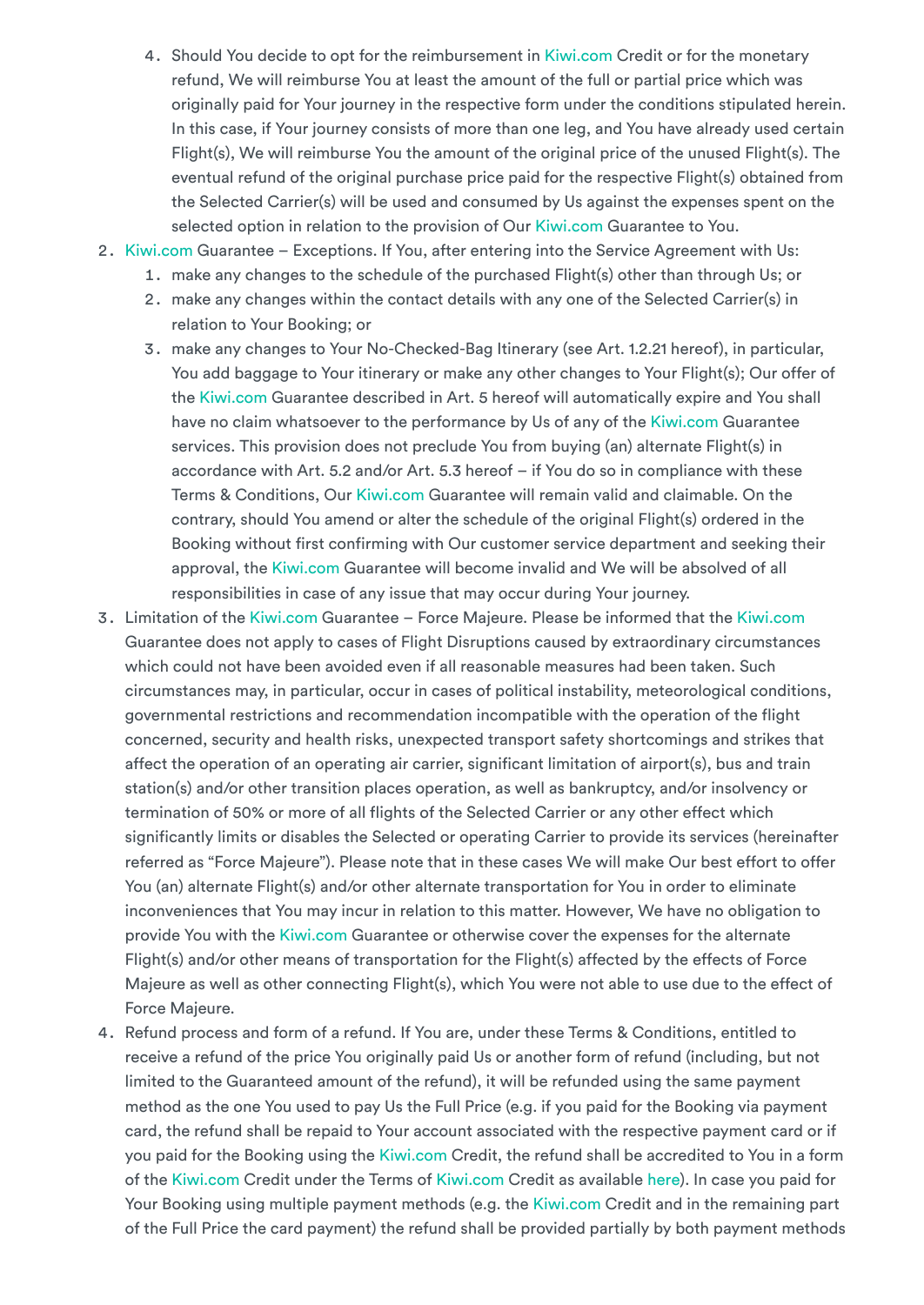in a ratio corresponding to the ratio of the parts of the Full Price paid by the particular payment method originally (e.g. You paid the half of the Full Price for the Booking by [Kiwi.com](https://www.kiwi.com/en/) Credit and second half you paid by card, You are entitled to obtain the refund half-to-half in [Kiwi.com](https://www.kiwi.com/en/) Credit and refunding Your account associated with the respective payment card). This can take up to 10 working days; if this is not possible, the refund will be provided by a method mutually agreed between You and Us within 14 days after We reach such an agreement on the method of refund. It is pertinent to mention that We bear no responsibility in relation to the transfer of the funds to You, because We cannot in any way influence the transfer process of the monetary refund and such responsibility lies solely with the financial institutions responsible for remitting the transaction from Us to You. In case You are, under these Terms & Conditions, awarded by the [Kiwi.com](https://www.kiwi.com/en/) Credit, it shall be provided to You, under the conditions set herein and in the Terms of [Kiwi.com](https://www.kiwi.com/en/) Credit, in a respective form, without undue delay, but not later than 10 working days after Your submission of the legitimate request for this remedy or the consent with this form of remedy offered by Us, or the constitution of Your right for [Kiwi.com](https://www.kiwi.com/en/) Credit as agreed between You and Us (as applicable). Please note that if You accept Our offer for the Additional Services consisting of processing the cancellation of all Flight(s) included in Your itinerary and refund requests for prices of these Flights with the Selected Carrier(s) due to the Flight Disruption - see Art. 4.1, Letter (iii) hereof, You should consider that Flight(s) fares contain different elements and not all of them are refundable, so even when the requirements of the Selected Carrier for the refund are met, the refunded amount will not be the same as the Full price paid for the Booking.

- 5. Assignment of the claims against the Selected Carrier(s). Upon Your application for Optional Services pursuant to the [Kiwi.com](https://www.kiwi.com/en/)Guarantee You assign all Your rights, titles and claims against the Selected Carriers arising in connection with the provision of Our Services based on Regulation (EC) No. 261/2004 of the European Parliament and of the Council of 11 February 2004 establishing common rules on compensation and assistance to passengers in the event of denied boarding and of cancellation or a long delay of flights, and repealing Regulation (EEC) No. 295/91 or Canadian Transportation Agency's Air Passenger Protection Regulations (SOR/2019-150) or Turkish Regulation on the Rights of Passengers Traveling by Airline (SHY-PASSENGER) published in the Official Gazette dated 03/12/2011, No. 28131 or any similar applicable national or international act (law, ordinance, regulation, treaty, precedent etc.) legally substantialize any Your claim against the Selected Carrier(s) (hereinafter referred as the "Claim") to Us, and You agree to provide Us, or Our authorized subcontractors, with all reasonably required assistance in order to enforce the Claims. Furthermore, You undertake to provide all reasonably requested documentation and assistance in order to enable Us, or Our authorized subcontractors, to enforce, challenge or otherwise process any and all Claims. You hereby acknowledge and agree that the assignment of the Claim(s) and related cooperation undertaking are a prerequisite to Our obligation to process Your request for the Optional Services available pursuant to the [Kiwi.comG](https://www.kiwi.com/en/)uarantee and You agree that the assignment of the Claim(s) is reasonable and adequate consideration for provision of the Optional Services. Should the amount of the successfully enforced Claim(s) exceed Our expenses spent on the solution of Your situation provided upon Your application for Optional Services pursuant to the [Kiwi.comG](https://www.kiwi.com/en/)uarantee, We will transfer to You the amount of the enforced Claim(s) funds exceeding Our expenses upon Your request. Please note that we waive the assignment of the Claim as specified herein in the extent to which You accept the offer for the provision of services consisting of an enforcement of the Claim (its part) by any third party, e.g., company AirHelp Germany GmbH, brokered by Us.
- 6. Claim recovery against (a) Selected Carrier(s). Upon the conclusion of the Service Agreement, You hereby instruct Us to provide you with services of Claim recovery referral (hereinafter referred to as "Enforcement Services"). For the purpose of provision of Enforcement Services: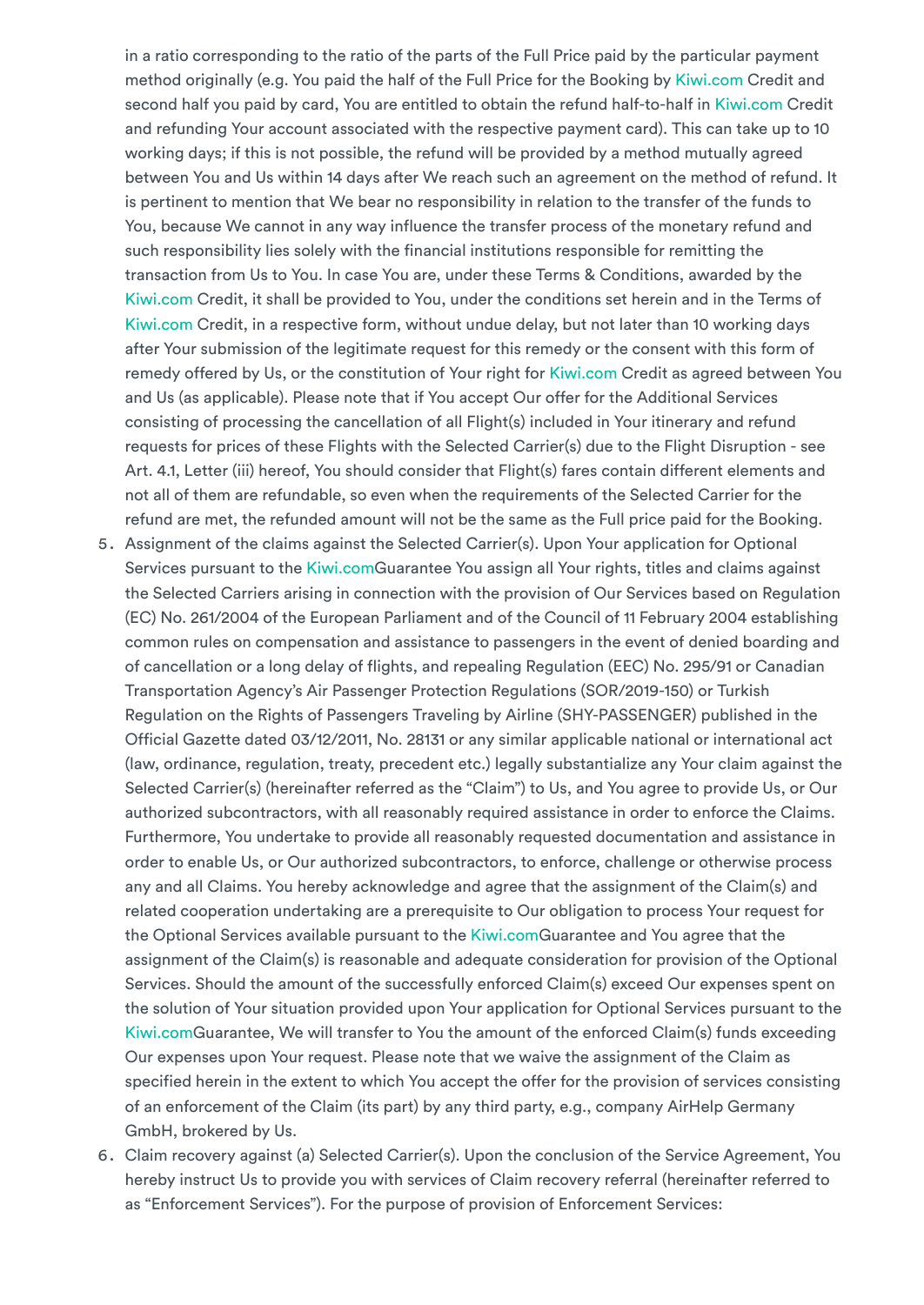- 1. You hereby instruct Us to assess Your eligibility for any Claim and if We infer (under Our sole discretion) that it is appropriate to refer to you the services of a third-party company AirHelp Germany GmbH as offered to You by Us (hereinafter referred to as "Third-party Enforcement Services"). You are not obliged to have your claims enforced through the referred Third-party Enforcement Services.
- 2. the Fee for the Third-party Enforcement Services shall be governed by an agreement between You and the third-party provider. This Art. 6.6 hereof shall not affect the assignment of Claims in connection with Your application for Optional Services pursuant to the [Kiwi.comG](https://www.kiwi.com/en/)uarantee as stipulated in Art. 6.5 hereof.

## <span id="page-24-0"></span>**Article 7. Representation and Limited Warranty**

- 1. We represent and warrant to You, that We shall perform the brokerage Services using personnel of required skill, experience and qualifications and in a professional and workmanlike manner in accordance with generally recognized industry standards for similar services, and shall devote adequate resources to meet Our obligations under the Service Agreement.
- 2. We represent and warrant to You, that within provision of Our brokerage Services We will provide You ONLY with documents, information and data necessary for Your journey as brokered by Us in compliance with Your instructions and the information provided by You within the Booking in accordance with Art. 1.2.1 hereof, unless We shall afterwards agree on the provision of the Additional Services for the Handling Fee and strictly under the conditions pre-agreed by You choosing the respective [Kiwi.com](https://www.kiwi.com/en/) Ticket Fare and/or Service Package.
- 3. We shall not be liable for a breach of the warranty set forth in Article 7.1 and/or Article 7.2 hereof unless You give notice of the defective Services, reasonably described, to Us within 14 days of the time when You discover, or should have discovered, that the Services were defective.
- 4. Subject to Article 7.3 hereof, We shall either:
	- 1. Re-issue new transportation tickets (or correct the defective part of Your itinerary); or
	- 2. Credit or refund the price of such tickets and Services at the pro rata contract rate.
- 5. **THE REMEDIES SET FORTH IN ARTICLE 7.4 SHALL BE THE CUSTOMER'S SOLE AND EXCLUSIVE REMEDY AND SERVICE PROVIDER'S ENTIRE LIABILITY FOR ANY BREACH OF THE LIMITED WARRANTY SET FORTH IN SECTION ARTICLE 7.1.**

## <span id="page-24-1"></span>**Article 8. Disclaimer of Warranties**

**EXCEPT FOR THE GUARANTEE SET FORTH IN ARTICLE 5 AND THE WARRANTY IN ARTICLE 7 ABOVE, WE DO NOT MAKE ANY OTHER WARRANTIES/GUARANTEES WHATSOEVER WITH RESPECT TO THE SERVICES, INCLUDING ANY (A) WARRANTY OF MERCHANTABILITY; OR (B) WARRANTY OF FITNESS FOR A PARTICULAR PURPOSE; OR (C) WARRANTY OF TITLE; OR (D) WARRANTY AGAINST INFRINGEMENT OF INTELLECTUAL PROPERTY RIGHTS OF A THIRD PARTY; WHETHER EXPRESS OR IMPLIED BY LAW, COURSE OF DEALING, COURSE OF PERFORMANCE, USAGE OF TRADE OR OTHERWISE.**THE PROVISION OF THE CUSTOMER SUPPORT SERVICES DOES NOT IMPLY ANY OUR OBLIGATION, REPRESENTATION OR WARRANTY REGARDING THE PROVISION OF ANY REQUESTED INFORMATION, COMMUNICATION OR SERVICES THAT IS NOT SET FORTH EXPLICITLY IN THESE TERMS AND CONDITIONS.

PLEASE NOTE THAT WE RESERVE THE RIGHT TO PROVIDE YOU (UNDER OUR SOLE AND EXCLUSIVE DISCRETION) WITH MORE FAVORABLE TERMS AND CONDITIONS OF OUR SERVICES, ADDITIONAL SERVICES, OPTIONAL SERVICES OR ANY OTHER SERVICES PROVIDED UNDER THESE TERMS & CONDITIONS THAN THOSE WE ARE OBLIGED TO FOLLOW HEREUNDER. WE MAY DO SO ON THE INDIVIDUAL BASIS OR WITHIN ANY TIME- AND/OR TERRITORY-LIMITED CAMPAIGN, BUT ALWAYS WITHOUT ANY PREJUDICE TO THE FUTURE TREATMENT OF YOU OR ANY OTHER OUR CUSTOMERS, OR WITHOUT ESTABLISHING THE BINDING PRACTICE PREVAILING THE RULES SET FORTH HEREIN. AT ANY TIME WE MAY CEASE TO PROVIDE OR MODIFY SUCH BENEFICIAL TREATMENT UNDER OUR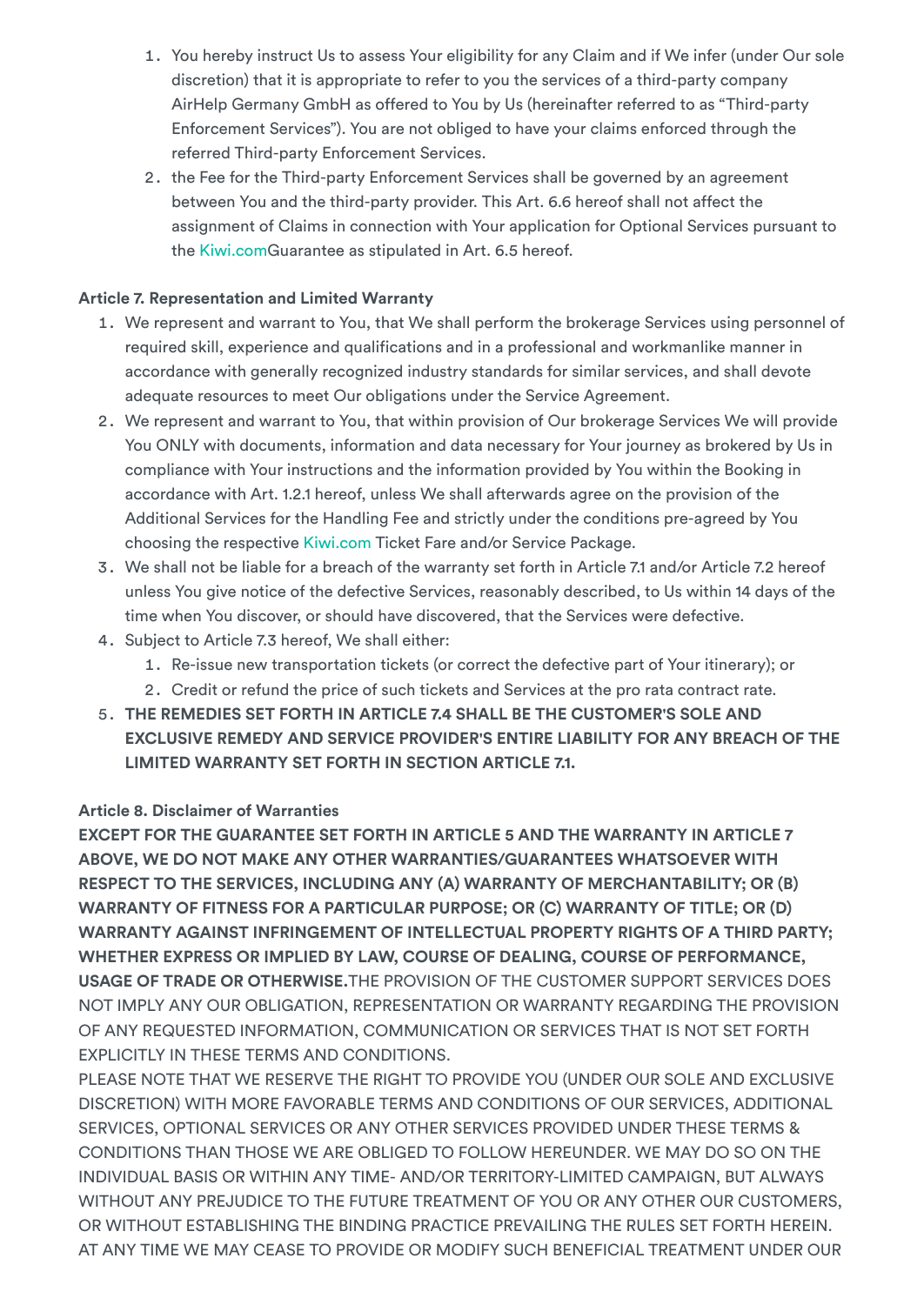## SOLE AND EXCLUSIVE DISCRETION, NEVERTHELESS, WITHOUT AFFECTING THE BENEFITS ALREADY PROVIDED.

## <span id="page-25-0"></span>**Article 9. Conditions of Carriage**

- 1. You acknowledge that a Selected Carrier's terms and conditions and conditions of carriage will apply to Your contractual relationship with the Selected Carrier and that You must make Yourself aware of such terms and conditions as well as conditions of carriage before the Service Agreement is concluded and You complete the Booking. By concluding the Service Agreement You hereby acknowledge that the Flight(s) included in Your Booking may not be part of the "frequent flyer programs" of the Selected Carrier(s). This article 9.1 also applies to the terms and conditions of the airlines, railway and other transportation companies which are offered to You based on (i) application of the [Kiwi.com](https://www.kiwi.com/en/) Guarantee or (ii) voluntary change of the Booking based on Your request.
- 2. We will provide You with all necessary documents for Your journey. However, it is Your responsibility to check that all documents have been received and are in order. We are not responsible for any issues arising due to Your failure to ensure that You have all the correct and adequate passport documentation with sufficient validity (at least six months), visas, or other travel documents required by any airline, authority, or the Destination, including countries You may only be transiting through. If You have not received any documentation from Us, or You believe that some of the documentation is missing or inaccurate, You must contact and inform Us immediately and We will make Our best effort to provide You with all the necessary documentation.

## <span id="page-25-1"></span>**Article 10. Flight Connection(s) Arrangement**

- 1. In some cases with Flight Connections, or carriage to the Destination and back, the carriage to the Destination is arranged so that You receive the relevant one-way ticket (or tickets) for each part of Your route, i.e. each Flight en route to Your Destination (or back from Your Destination). If this is the case, please be aware that:
	- 1. each Flight may be subject to different rules, especially if operated by a different Selected Carrier;
	- 2. when changing planes or other means of transportation, You need to collect Your luggage and have to personally check it in for the next Flight; if You do not use a transfer/transit Flight but a separate one-way Flight, they are sometimes operated by a different Selected Carrier.
	- 3. once in the airport or other transition place it is Your responsibility to ensure that You catch the relevant Flight Connection based on all information available at the airport or train/bus station concerning gate changes, terminals, transit time to gates etc. We are not responsible for any issues arising from Your missing a Flight Connection and/or taking an incorrect flight.

## <span id="page-25-2"></span>**Article 11. Throwaway Tickets**

- 1. We make available a limited number of Throwaway Tickets on the Website. Where We do so, We will make this clear to You. We do not advertise or broker the sale of any itineraries that include a hidden-city flight segment (Throwaway Tickets as defined in Art. 1.2.18 (i) hereof) on WN airline.
- 2. You should be aware that certain Selected Carriers seek to prevent the sale and/or use of Throwaway Tickets and impose restrictions and measures in their Contracts of Carriage concerning Throwaway Tickets. If You intend to purchase a Throwaway Ticket, We recommend that You check the Contracts of Carriage of the relevant Selected Carriers before making the Booking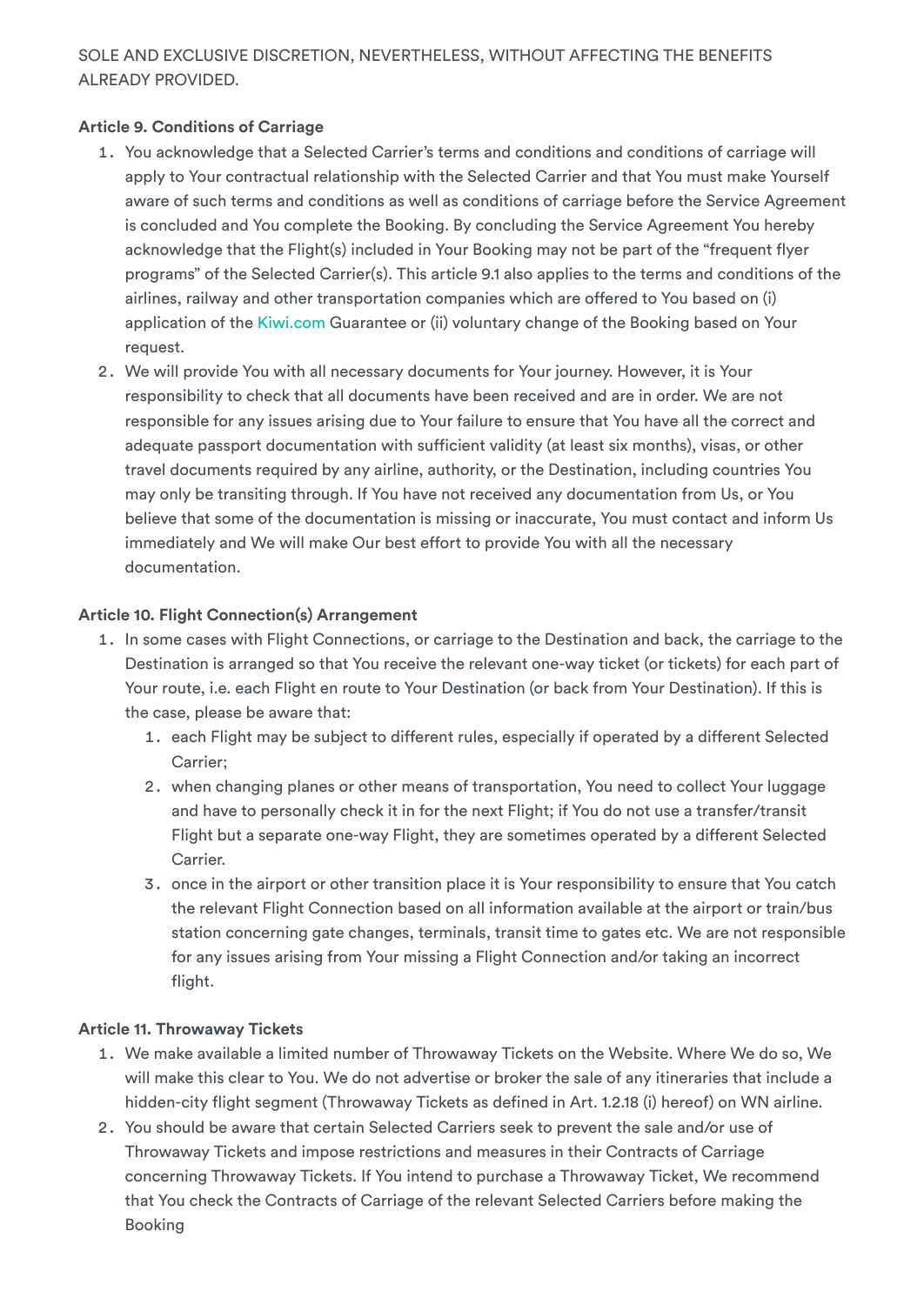- 3. We may provide You with the below-specified assistance in situations when a legal claim is brought against You by the Selected Carrier in relation to Your Booking due to the alleged breach of the Selected Carrier's contractual clauses which are considered as unbalanced, disproportionate and/or abusive. These conditions include, among others, those directed against using Throwaway Tickets. We believe that these and similar contractual clauses are disproportionate and thus do not enjoy legal protection. If the Selected Carrier brings a lawsuit against You claiming a breach of these contractual clauses, We may elect to:
	- 1. reimburse You the costs of Your legal expenses related to such legal proceedings; or
	- 2. assist You in the legal proceedings and provide You with the aid of Our legal advisors who are experienced with claims of this nature; or
	- 3. reimburse You the amount claimed by the Selected Carrier in relation to the alleged breach of its contractual clauses.

We have discretion to determine both whether We provide any assistance to You under this Art. 11.3 and, if We elect to provide You with the above-specified assistance, the scope and method of any such assistance.

In order that We may be in a position to determine whether We potentially provide You with the above-specified assistance, We need You to contact Us immediately after You are contacted by the Selected Carrier when they claim such a breach. And You must provide Us with all the relevant information and necessary cooperation so that We are able to determine whether We provide You with any potential assistance and notify You of this both in a timely and accurate manner.

## <span id="page-26-0"></span>**Article 12. Administrative Formalities/Governing Laws/Amendments/Fraud**

- 1. Visas. We are under no obligation to advise You to obtain visas nor assist You in obtaining visas or obtain visas for You to the destinations that You will visit and/or pass through en route to Your Destination. However, We do generally advise You that some of the destinations may require a visa from You and that it is Your responsibility to obtain the required visas early enough, and at Your own expense. Please note that when using Flight Connections You may be required to obtain transit visas even in order to check in for the connecting Flight.
- 2. Severability. If any of the provisions of the Service Agreement is found to be invalid or ineffective, the other remaining provisions shall remain fully valid and effective to the extent that they are not dependent on such an invalid or ineffective provision. In such an event, any invalid or ineffective provision shall be replaced with a new, valid and effective one which corresponds to the intent and purpose of the provision that is being replaced.
- 3. Governing Law. The Service Agreement and any legal relations established under it or derived from it, including issues of its formation and validity, shall be governed by the laws of the Czech Republic with the exclusion of any rules on conflict of laws.
- 4. Personal Data Processing. Our processing and protection of personal data, that You provided to Us, as a natural person in accordance herewith, is governed by Our Privacy Policy, which is available online on Our Website. The Privacy Policy forms an inseparable part of these Terms & Conditions and You are obliged always to read Our Privacy Policy before accepting these Terms & Conditions. By accepting these Terms & Conditions You also confirm that You have read and understood Our Privacy Policy.
- 5. Force majeure. In case We are prevented, delayed or hindered from commercially reasonable fulfillment of any of Our contractual or other obligations towards You, due to reasons of force majeure, including, but not limited to factual, technical, political, economic, meteorological circumstances, including but not limited to Acts of God, natural disasters, epidemic, wars, civil conflicts, protests, riots, blackouts, strikes, any governmental or regulatory action, outage or restrictions of supplies of goods or services, restrictive travel orders and recommendations and other circumstances that [Kiwi.com](https://www.kiwi.com/en/) cannot reasonably resolve, either or not foreseeable by Us, We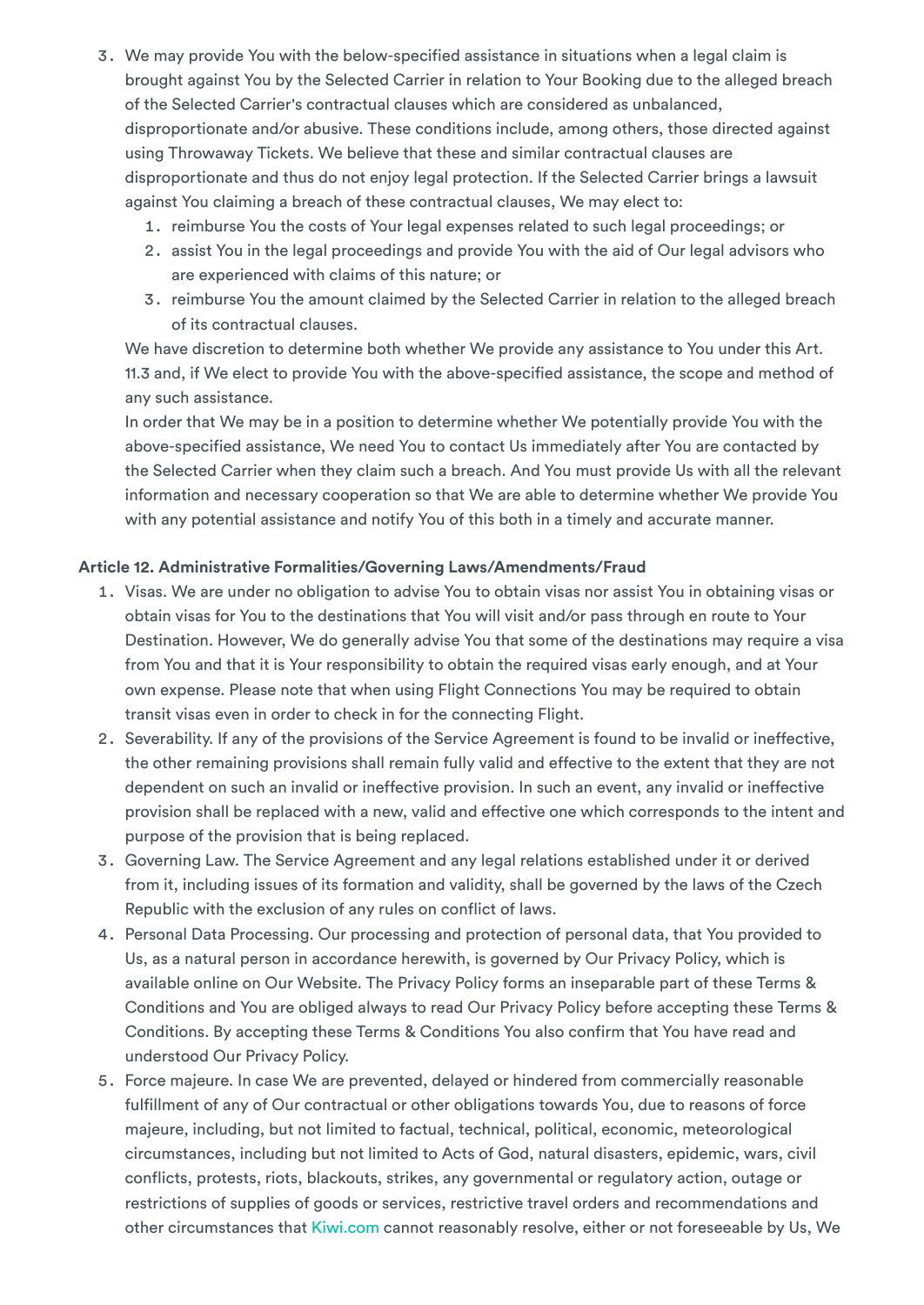are exempt from any derived legal responsibilities arising from such deficiencies or noncompliances related to the effect of force majeure.

- 6. Amendments. We reserve the right to amend these Terms & Conditions at any time, and without prior consultation with Our customers. These Terms & Conditions are valid and effective from the time when You send Us a completed online order form via Our Website and will apply to the respective Service Agreement. Please be advised that these Terms & Conditions may have changed by the time You choose to use Our Services again, and You should read them carefully before requesting any order of Our Services. All versions of Our Terms & Conditions are available and downloadable on Our Website.
- 7. Applicability. These Terms & Conditions shall apply to all Service Agreements concluded since 15 January 2021.
- 8. Fraudulent Transaction Protection. To ensure the high standard of Our Services and to protect against fraudulent transactions, We reserve the right to perform checks (verification) of payment cards. For this reason, We may request Your cooperation to verify the identity of the payment card holder. Until successful verification, Our obligation of immediate commencement of the provision of Our Services is suspended. In this event Your funds will be blocked at the bank and therefore We will not withdraw them. The time that it will take to verify a payment card is not included in the period within which We undertake to broker a Contract of Carriage for You in accordance with Art. 2.16 hereof.
- 9. Information about the Full Price is provided as final and binding with the exception of an apparent error in the amount of the Full Price; in these cases of apparent errors in the Full Price, we are entitled to unilaterally withdraw from the Service Agreement without further notice.

## <span id="page-27-0"></span>**Article 13. Discharge / Extinguishment of Obligations**

- 1. Discharge by Performance. Your obligations and Our obligations under the Service Agreement will be discharged, and the Service Agreement performed, when You pay the Full Price in accordance with Art. 3.1 hereof and We provide the Services to You.
- 2. Extinguishment by Default. If We fail to broker the Contract of Carriage for You in accordance with Art. 2.16 hereof within 48 hours after We accept Your payment of the Full Price, We will contact You. We will try to offer You an alternate solution, or You or We may withdraw from the Service Agreement. If You or We withdraw from the Service Agreement, You will be entitled to a refund of the Full Price in accordance with Art. 6.4 hereof. If We agree on an alternate Flight or another combination of Flights to Your Destination and/or on a different pricing of any original Flight(s), the Full Price may change. You and We will settle the price difference between the original Full Price and the new Full Price. Such price differences will be payable by You to Us or vice versa based on Our calculation provided to You.

#### <span id="page-27-1"></span>**Article 14. Liability for Damage**

1. We are not liable for any damage, harm or loss arising out of any actions or omissions of a Selected Carrier or other third parties in connection with carriage to the Destination. Nor are We liable for any damage, harm or loss arising out of Your actions or omissions that are contrary to these Terms & Conditions.

#### <span id="page-27-2"></span>**Article 15. Dispute Resolution**

- 1. In cases of disputes with Kiwi.com s.r.o. the courts of the Czech Republic shall have complete jurisdiction over all disputes arising between You and Us, unless provided by the mandatory applicable laws otherwise.
- 2. According to EU legislation all consumers residing in EU countries are, prior to filing any legal action with a court, pursuant to Act No. 634/1992 Coll., on Consumer Protection, as amended, entitled to commence out-of-court settlement of their dispute with Us, provided that any such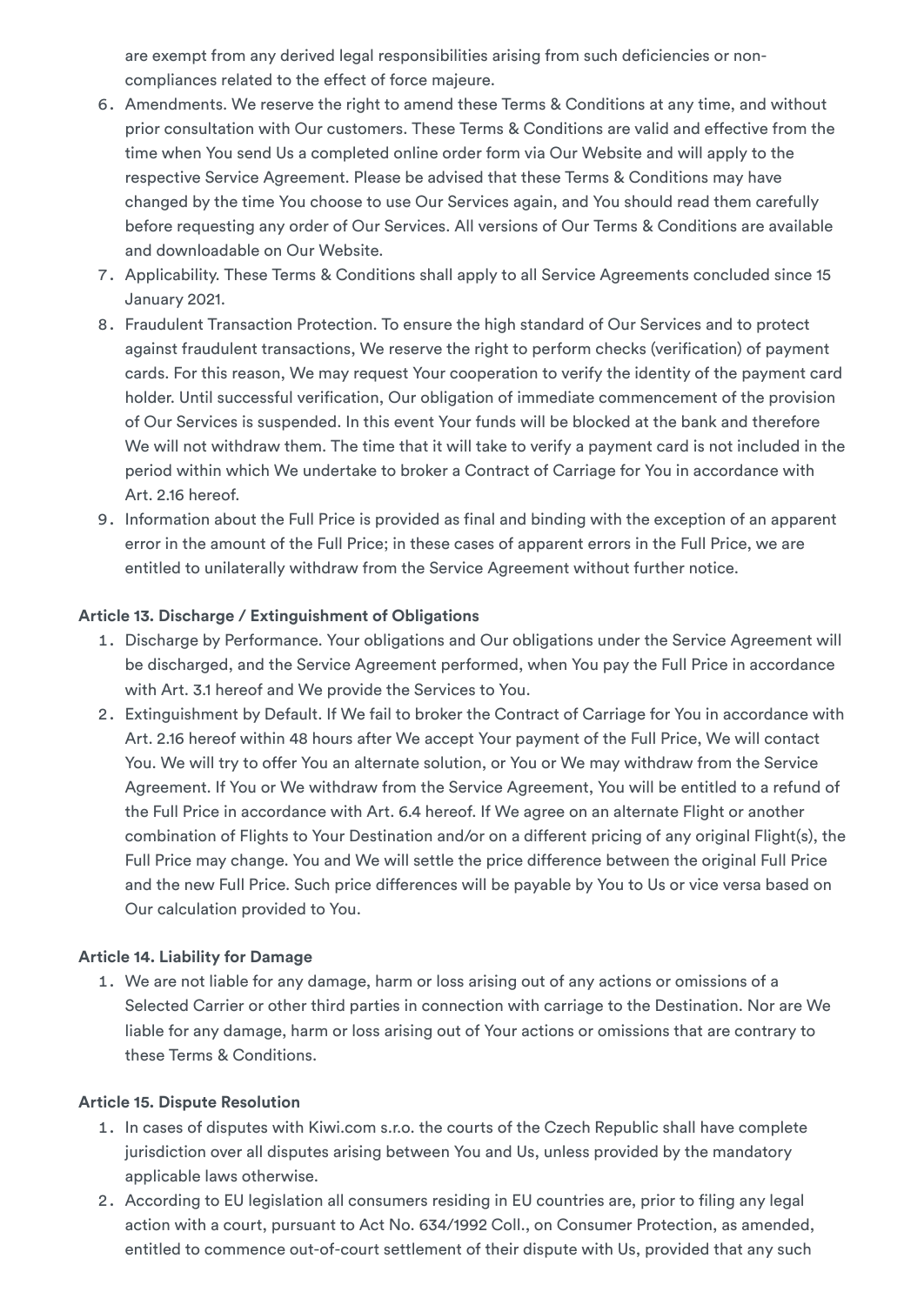dispute between an EU consumer and Us has not been successfully settled directly. The institution in charge of out-of-court settlements for EU consumer disputes with Our company is the Czech Trade Inspection Authority [\(coi.cz\)](https://www.coi.cz/). More information on out-of-court settlements of consumer disputes may be found here ([https://evropskyspotrebitel.cz/how-to-submit-your-complaint/\)](https://evropskyspotrebitel.cz/how-to-submit-your-complaint/).

- 3. Pursuant to EU Regulation No. 524/2013, EU consumers are also entitled to commence the out-ofcourt settlement of consumer disputes on-line through the ODR platform for the online resolution of consumer disputes accessible at ([ec.europa.eu/consumers/odr\).](http://ec.europa.eu/consumers/odr/)
- 4. Prior to the commencement of any of the above methods of dispute resolution, You are advised to contact Us through Our contact form available at: [Kiwi.com/content/feedback](https://www.kiwi.com/en/content/feedback) to resolve any of Your complaints or suggestions.
- 5. [Kiwi.com,](https://www.kiwi.com/en/) Inc. is registered with the: State of California as a Seller of Travel, Registration Number CST 2130807. California law requires certain sellers of travel to have a trust account or bond. Kiwi.com, Inc. has a trust account. State of Washington as a Seller of Travel, Registration Number 604456736 001 0001. State of Iowa as a Seller of Travel.

State of Florida as a Seller of Travel, Registration Number ST 42135.

- 6. **US dispute resolution — mandatory arbitration.** Where applicable, at all times for claims arising out the United States in relation to US Consumers contracting with Kiwi.com, Inc., any claim, dispute, or controversy arising out of or in connection with or relating to the Service Agreement or Additional Service Agreement or the breach or alleged breach thereof the following terms shall apply:
	- 1. You and We agree to present all claims, disputes, and controversy in good faith to one another, giving each party enough time to evaluate the claim and respond accordingly, before commencing any arbitration or court proceedings;
	- 2. You and We agree that all claims (contractual and extra-contractual) may be resolved within 60 days of your notice to Us, and claims that are not resolved within that timeframe can be resolved through mandatory arbitration as described below.
	- 3. THE CLAIMS, DISPUTES, AND CONTROVERSIES NOT RESOLVED UNDER ART. 15.6, LETTER A. AND B. HEREOF WILL BE SUBMITTED BY EITHER YOU OR US TO BINDING ARBITRATION IN THE COUNTY OF MIAMI-DADE, STATE OF FLORIDA, UNITED STATES OF AMERICA UNDER THE COMMERCIAL RULES THEN IN EFFECT FOR THE AMERICAN ARBITRATION ASSOCIATION (AAA), EXCEPT AS PROVIDED HEREIN. THE PARTIES HEREBY SUBMIT TO THE JURISDICTION OF AND WAIVE ANY VENUE OBJECTIONS AGAINST SUCH TRIBUNAL. Within thirty (30) days of receipt of the notice of intent to arbitrate, the Parties shall agree on the appointment of the single arbitrator. If no arbitrator is appointed by the Parties within the times herein provided, or any extension of time which is mutually agreed upon, AAA will make such appointment upon the request of either You or Us within thirty (30) days of such request from the AAA National Roster of Arbitrators (Commercial Panel). The award rendered by the single arbitrator will include costs of arbitration, reasonable attorneys' fees, and reasonable costs for expert and other witnesses, and judgment on such award may be entered in any court having jurisdiction thereof. Nothing stated here is deemed to be preventing either party from seeking injunctive relief with the relevant court having jurisdiction over the parties and the matter of dispute. The single arbitrator, and not any federal, state, or local court or agency, shall have exclusive authority to resolve any dispute relating to the interpretation, applicability, enforceability, or formation of the Service Agreement or Additional Service Agreement including, but not limited to, any claim that all or any part of this agreements are void or voidable. This Agreement to arbitrate is governed by the Federal Arbitration Act, not state law. Once a